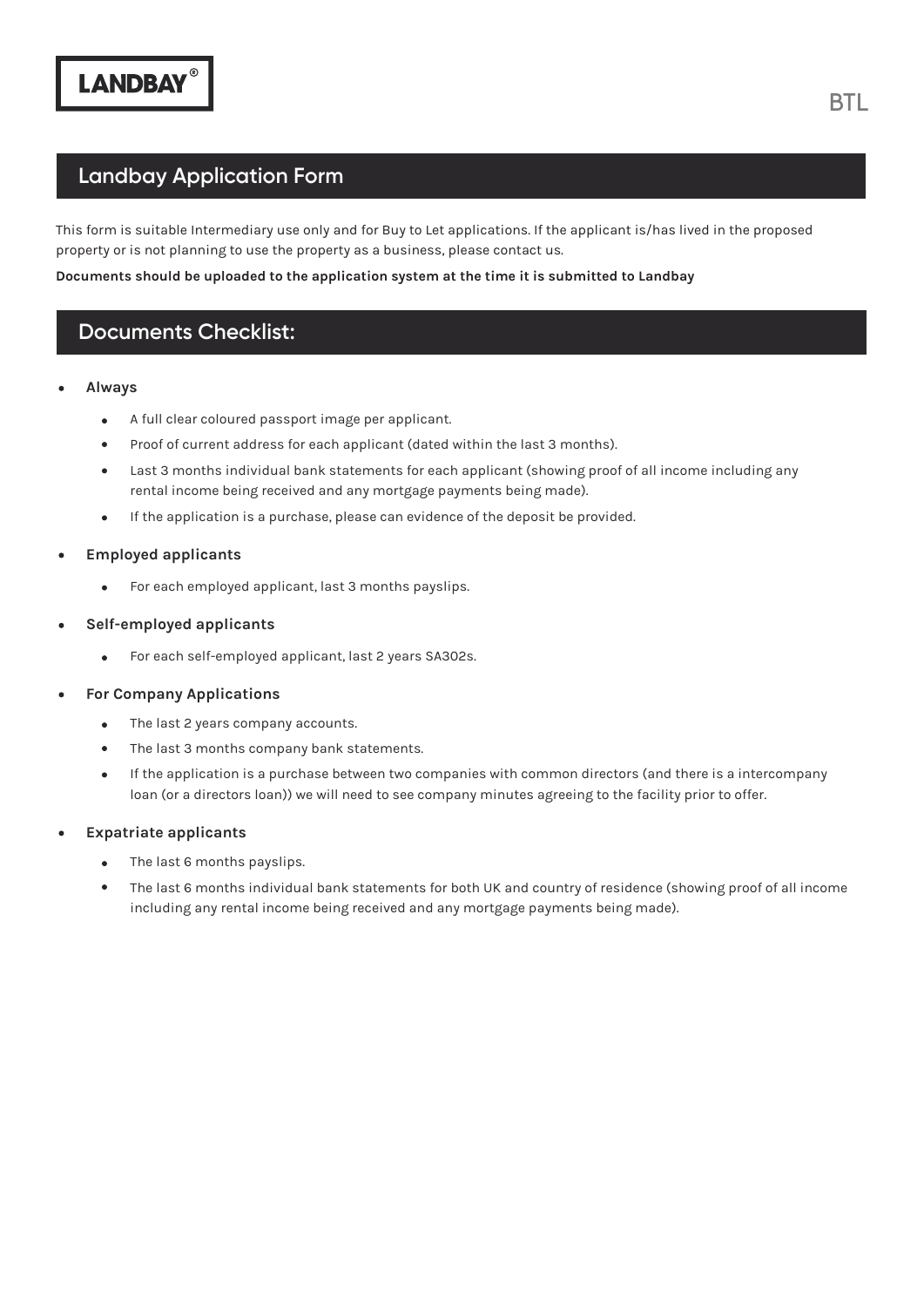### **Application Form Content:**

**Section A - Opening Questions Section E - Portfolio Section F - Property Section G - Purchase Section I - Credit Details Section J - Direct Debit Details Section K - Solicitor Details Customer Declaration Section H - Commitment Details Section B - Company Details Section C - Personal Details Section D - Income**  Page 1 - 2 Page 11 Page 11 - 12 Page 13 - 14 Page 17 Page 18 Page 18 Page 18 - 21 Page 14 - 15: Applicant 1 Page 15 - 17 Applicant 2 Page 3 Page 4 - 5: Applicant 1 Page 5 - 6: Applicant 2 Page 6 - 7: Applicant 1 Self-Employed Page 7 - 8: Applicant 1 Employed Page 8: Applicant 1 Property Page 8: Applicant 1 Other Page 8 - 9: Applicant 2 Self-Employed Page 10: Applicant 2 Employed Page 10: Applicant 2 Property Page 10: Applicant 2 Other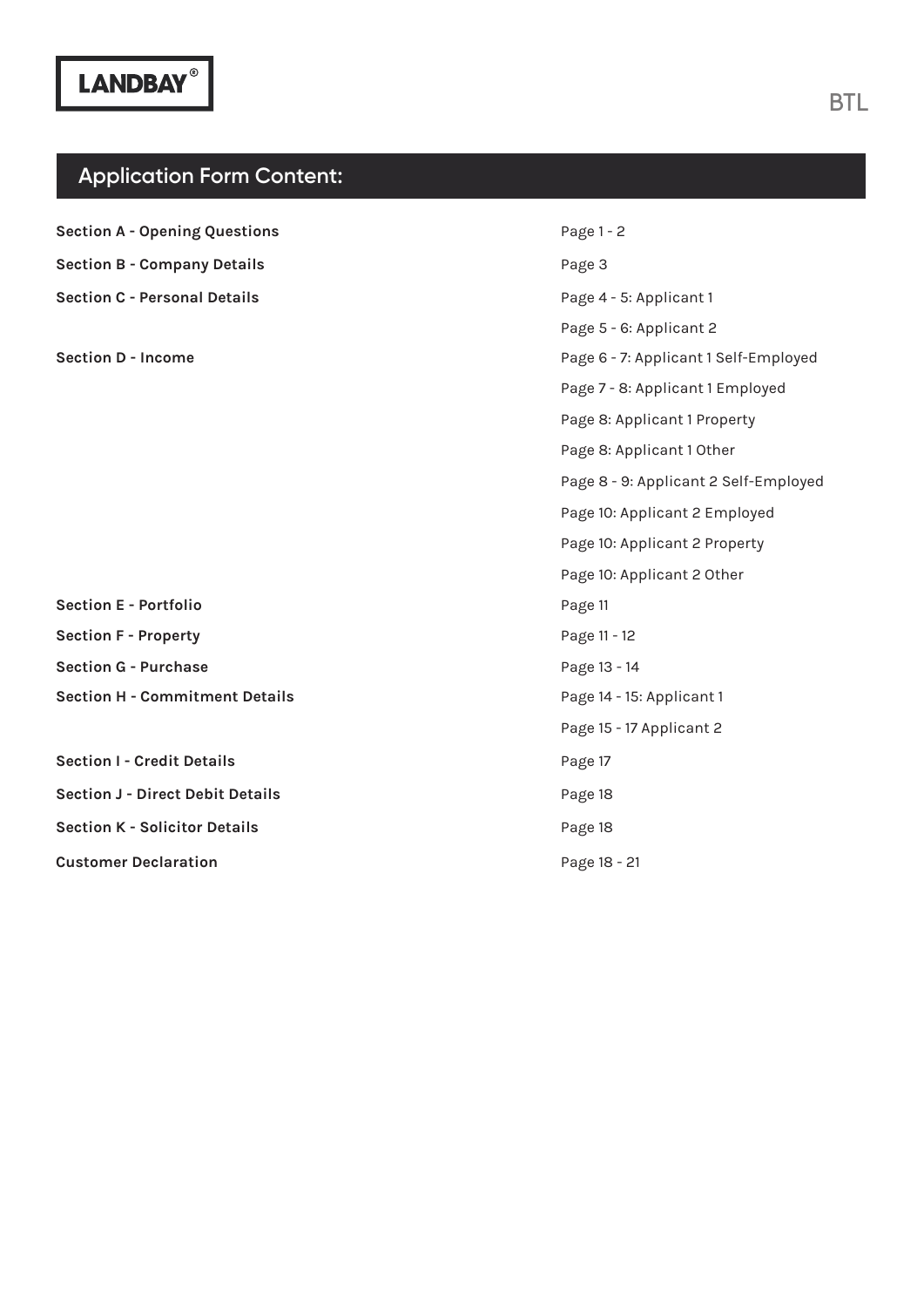## **Advising Intermediary Details:**

| Title*             |  |
|--------------------|--|
| First name*        |  |
| Surname*           |  |
| Postcode*          |  |
| Brokerage Address* |  |
| Line <sub>2</sub>  |  |
| Line 3             |  |
| City               |  |
| Country            |  |

FCA Reference Number\*

Mobile

Landline telephone number

# **Section A - Opening Questions**

#### **1. Are you looking for a fixed or tracker product?**

| Fixed<br>Tracker                          |                                                                                      |  |
|-------------------------------------------|--------------------------------------------------------------------------------------|--|
| 2. What loan are you looking for?*        |                                                                                      |  |
| PURCHASE a new property                   | REMORTGAGE an existing property                                                      |  |
| 3. Do you intend to occupy the property?* |                                                                                      |  |
| NO I will not occupy the property         | YES I intend to occupy the property                                                  |  |
| 4. Are you applying for the loan as a*    |                                                                                      |  |
| Private Individual                        | Limited Company<br>Partnership                                                       |  |
|                                           | 5. For Partnership and Limited Company applicants, what is the name of the company?* |  |
| Registered Name*                          |                                                                                      |  |
| 6. How many applicants are there?*        |                                                                                      |  |
| Two<br>One                                | Three<br>Four                                                                        |  |

Please note that Landbay only allows applications for up 4 individuals. If there are over 2 applicants then please print off more copies of the applicant questions as this form only covers 2 applicants.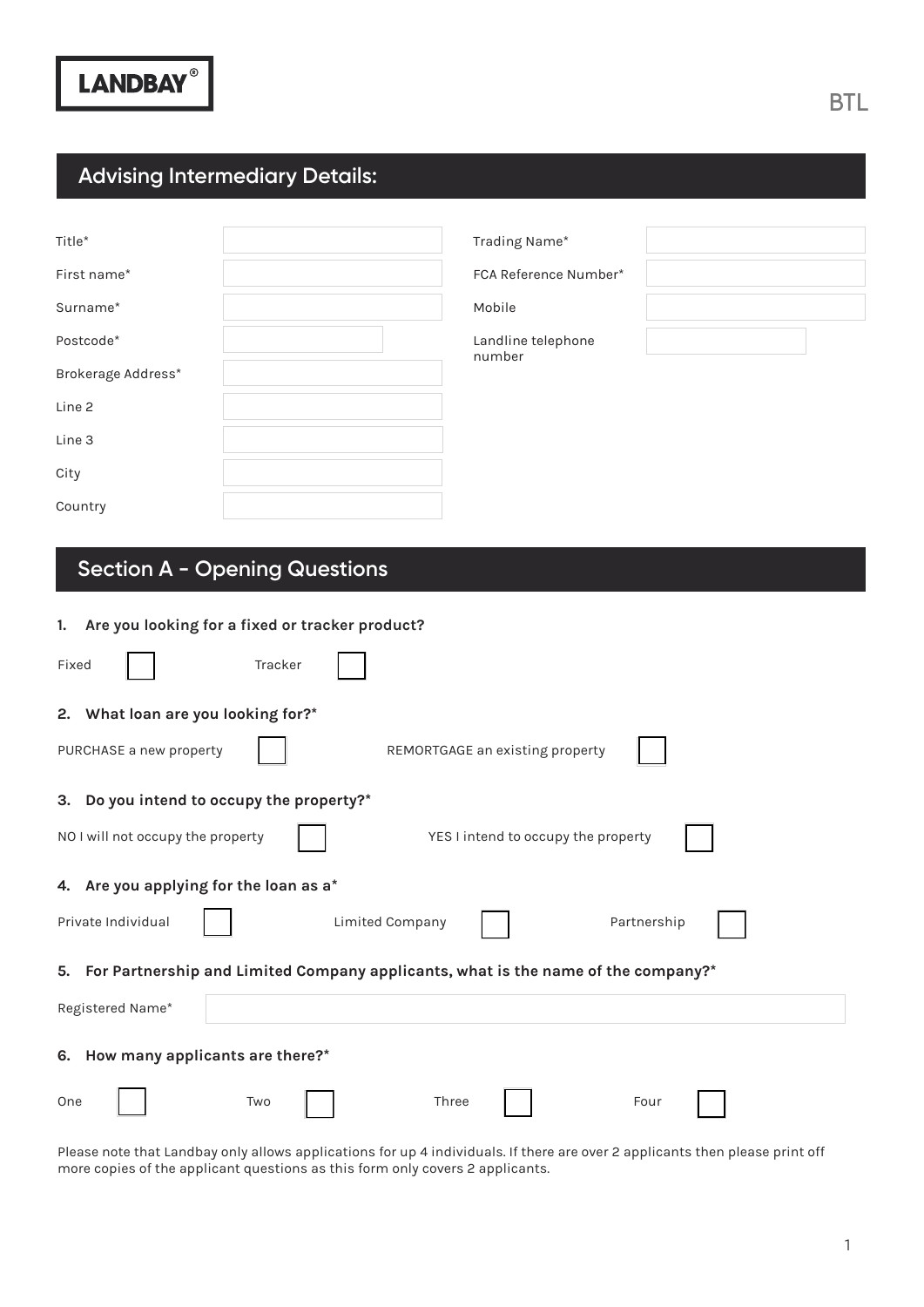### **7. Please enter the applicant names and details below\***

**Applicant 1** (pages 4-5 will require further personal details for applicant 1)

| Title |                                     | First Name                                                                              |                                                                                      |             | Last Name                          |                                  |  |
|-------|-------------------------------------|-----------------------------------------------------------------------------------------|--------------------------------------------------------------------------------------|-------------|------------------------------------|----------------------------------|--|
|       |                                     | Do you earn income from employment?*<br>(pages 6-8 will require further details if yes) |                                                                                      | Yes         |                                    | No                               |  |
|       |                                     | If yes, what best describes your employment status                                      |                                                                                      |             |                                    |                                  |  |
|       | Non-equity partner in a partnership |                                                                                         |                                                                                      |             | An equity partner in a partnership |                                  |  |
|       |                                     | A shareholder with 25% of more shares                                                   |                                                                                      |             |                                    | An employee with no shareholding |  |
|       |                                     | A shareholder with less than 25% shares                                                 |                                                                                      | Sole trader |                                    |                                  |  |
|       |                                     | Do you receive any pension income?*                                                     |                                                                                      |             |                                    |                                  |  |
|       |                                     | (page 8 will require further details if yes)                                            |                                                                                      | Yes         |                                    | No                               |  |
|       |                                     | Do you receive any rent/other property income?*                                         |                                                                                      |             |                                    |                                  |  |
|       |                                     | (pages 8 will require further details if yes)                                           |                                                                                      | Yes         |                                    | No                               |  |
|       |                                     | Do you receive savings/investment income?*                                              |                                                                                      | Yes         |                                    | No                               |  |
|       |                                     | (page 8 will require further details if yes)                                            |                                                                                      |             |                                    |                                  |  |
|       |                                     |                                                                                         | <b>Applicant 2</b> (pages 5-6 will require further personal details for applicant 2) |             |                                    |                                  |  |
|       |                                     |                                                                                         |                                                                                      |             |                                    |                                  |  |
| Title |                                     | First Name                                                                              |                                                                                      |             | Last Name                          |                                  |  |
|       |                                     | Do you earn income from employment?*                                                    |                                                                                      |             |                                    |                                  |  |
|       |                                     | (pages 8-10 will require further details if yes)                                        |                                                                                      | Yes         |                                    | No                               |  |
|       |                                     | If yes, what best describes your employment status                                      |                                                                                      |             |                                    |                                  |  |
|       | Non-equity partner in a partnership |                                                                                         |                                                                                      |             | An equity partner in a partnership |                                  |  |
|       |                                     | A shareholder with 25% of more shares                                                   |                                                                                      |             |                                    | An employee with no shareholding |  |
|       |                                     | A shareholder with less than 25% shares                                                 |                                                                                      | Sole trader |                                    |                                  |  |
|       |                                     | Do you receive any pension income?*                                                     |                                                                                      |             |                                    |                                  |  |
|       |                                     | (page 10 will require further details if yes)                                           |                                                                                      | Yes         |                                    | No                               |  |
|       |                                     | Do you receive any rent/other property income?*                                         |                                                                                      |             |                                    |                                  |  |
|       |                                     | (pages 10 will require further details if yes)                                          |                                                                                      | Yes         |                                    | No                               |  |
|       |                                     | Do you receive savings/ investment income?*                                             |                                                                                      | Yes         |                                    | No                               |  |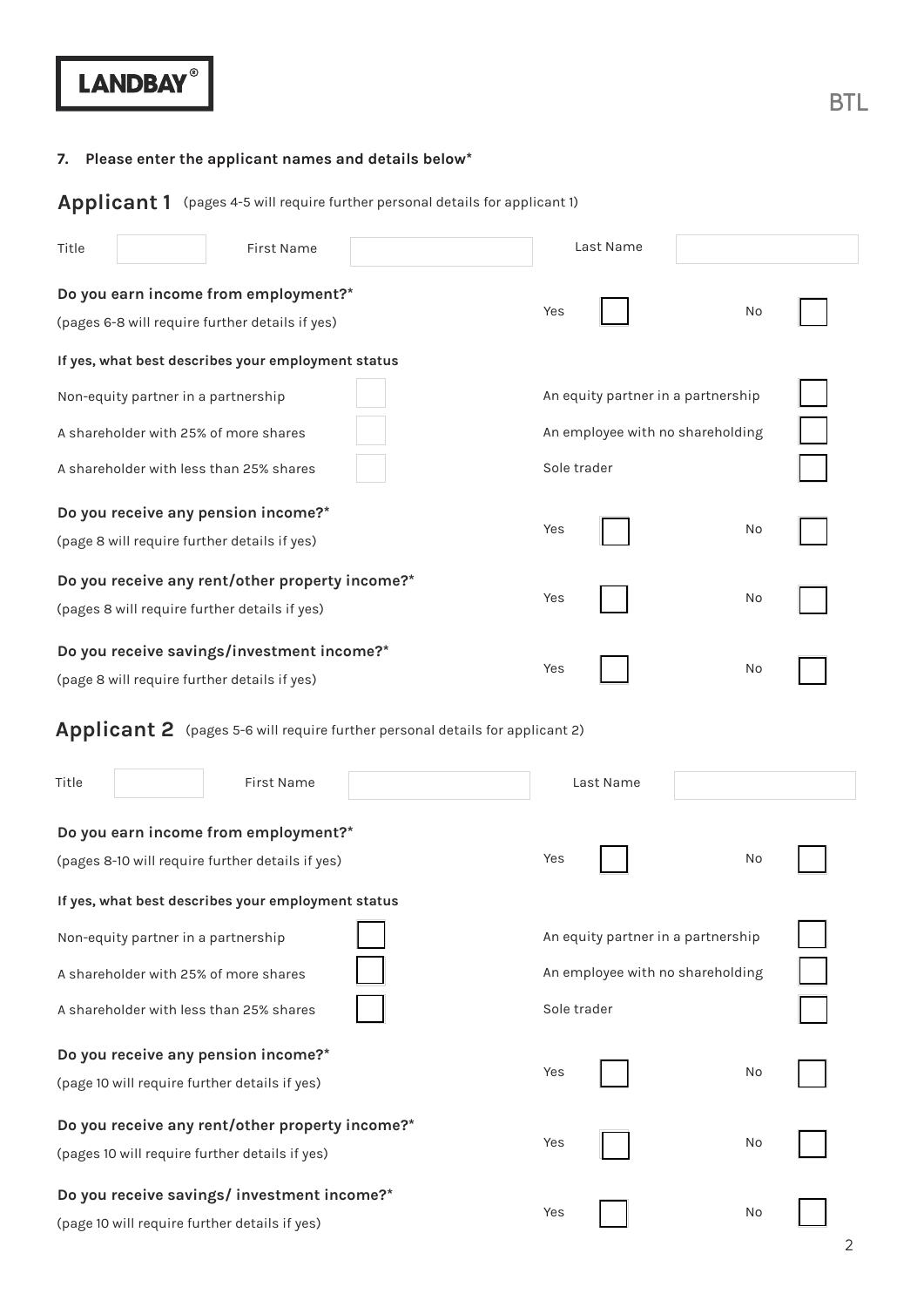# **Section B – Company details**

This section is only required for Limited Company and Partnership applications.

### **Company Details**

| Registered Name*                                                                                    | Postcode*           |  |  |
|-----------------------------------------------------------------------------------------------------|---------------------|--|--|
| Registered Number*                                                                                  | Registered Address* |  |  |
| Trading Since*                                                                                      | Addess Line 2       |  |  |
| Nature of Business*                                                                                 | City                |  |  |
| Current Year End*                                                                                   | Country             |  |  |
| Is this the correspondence address?*<br>No<br>Yes<br>If no please enter your correspondence address |                     |  |  |
| Postcode*                                                                                           | Address Line 3      |  |  |
| Address Line 1*                                                                                     | City                |  |  |
| Address Line                                                                                        | Country             |  |  |

### **Applicant Shareholding**

Please complete the shareholder for all associated applicants.

### **Applicant 1**

| Director & Shareholder |  |
|------------------------|--|
| Not a shareholder      |  |
| Shareholder Only       |  |
| Shareholding           |  |

### **Applicant 2**

|   | Director & Shareholder |      |
|---|------------------------|------|
|   | Not a shareholder      |      |
|   | Shareholder Only       |      |
| % | Shareholding           | $\%$ |

### **Financials**

#### **Latest financials Latest financials Latest financials**

| Year End*              | Year End*              | Year End*              |  |
|------------------------|------------------------|------------------------|--|
| Turnover *             | Turnover *             | Turnover <sup>*</sup>  |  |
| Net profit before tax* | Net profit before tax* | Net profit before tax* |  |
| $\text{Tax*}$          | $\text{Tax}^*$         | $\text{Tax*}$          |  |
| Drawing and Dividends* | Drawing and Dividends* | Drawing and Dividends* |  |
| Net Assets*            | Net Assets*            | Net Assets*            |  |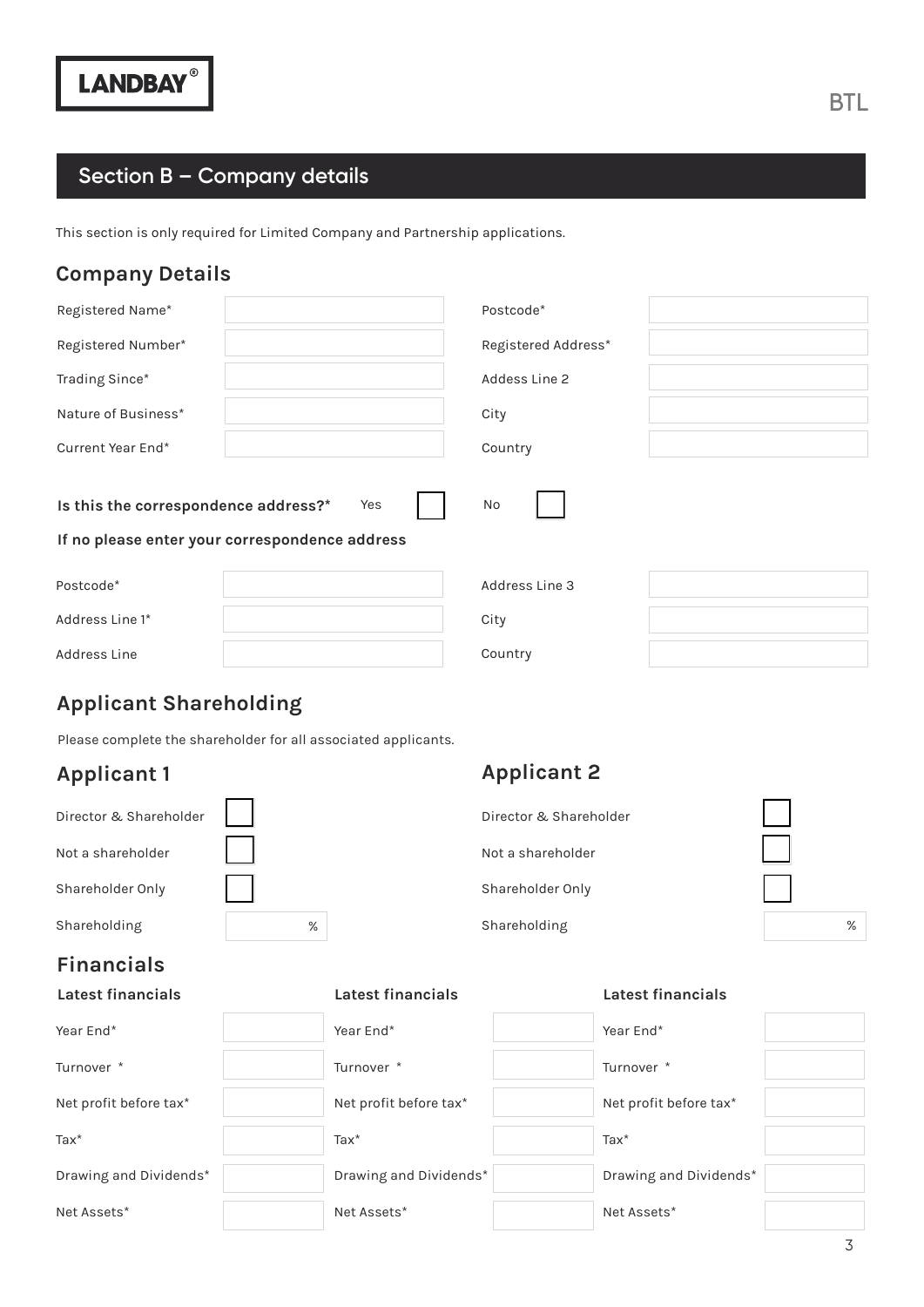# **Section C – Personal Details**

### Applicant 1 Applicant Personal Details

| Title*                                                                      | Email address*                                                                                                                       |
|-----------------------------------------------------------------------------|--------------------------------------------------------------------------------------------------------------------------------------|
| First Name*                                                                 | Phone Number*                                                                                                                        |
| Middle Names                                                                | Country of residence*                                                                                                                |
| Last Name*                                                                  | Time resided in<br>country of residence*                                                                                             |
| Maiden name (if applicable)                                                 | Nationality*                                                                                                                         |
| Date of Birth*                                                              | National insurance<br>number*                                                                                                        |
| Marital Status*                                                             |                                                                                                                                      |
| Divorced/civil partnership has been resolved                                | Married/civil partnership                                                                                                            |
| Separated<br>Single                                                         | Widow/ surviving civil partner                                                                                                       |
| Are you a first time landlord?*<br>Yes                                      | No                                                                                                                                   |
| <b>Dependents</b>                                                           |                                                                                                                                      |
| How many dependents do you have?<br>Zero                                    | One<br>Two<br>Three<br>Four                                                                                                          |
| If you have any dependents please<br>One<br>state the age of each dependent | Three<br>Four<br>Two                                                                                                                 |
| <b>Current Address</b>                                                      |                                                                                                                                      |
| Postcode*                                                                   | Address Line 3                                                                                                                       |
| Registered Address*                                                         | City                                                                                                                                 |
| Address Line 1*                                                             | Country                                                                                                                              |
| Address Line 2                                                              | Date moved to address*                                                                                                               |
| <b>Residential Status*</b>                                                  |                                                                                                                                      |
| Owner with mortgage<br>Owner no mortgage                                    | With family or friend<br>Tenant                                                                                                      |
| specify who owned the property on page 5.                                   | If the date is less than 3 years from the current date, then please provide any properties that you lived in in the last 3 years and |

**Is this the correspondence address?\***

No

Yes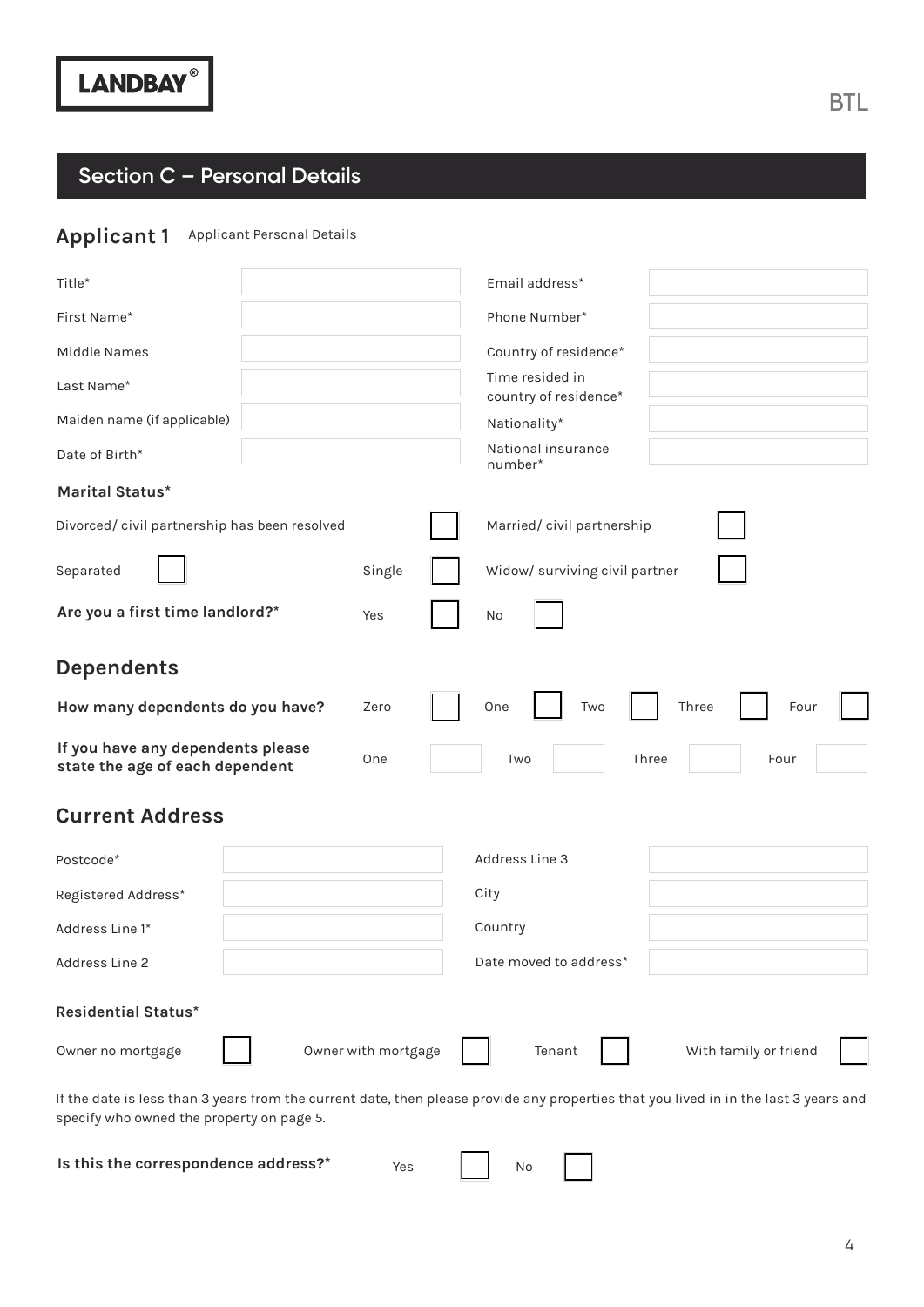#### **If no please enter your correspondence address**

| Postcode*       | Address Line 3 |  |
|-----------------|----------------|--|
| Address Line 1* | City           |  |
| Address Line 2  | Country*       |  |

#### **Previous Address**

| Postcode*       | City                        |
|-----------------|-----------------------------|
| Address Line 1* | Country*                    |
| Address Line 2  | Date moved to address*      |
| Address Line 3  | Who owned this<br>property? |

### **Applicant 2** Applicant Personal Details

| Title*                                                               |        | Email address*                           |               |
|----------------------------------------------------------------------|--------|------------------------------------------|---------------|
| First Name*                                                          |        | Phone Number*                            |               |
| Middle Names                                                         |        | Country of residence*                    |               |
| Last Name*                                                           |        | Time resided in<br>country of residence* |               |
| Maiden name (if applicable)                                          |        | Nationality*                             |               |
| Date of Birth*                                                       |        | National insurance<br>number*            |               |
| Marital Status*                                                      |        |                                          |               |
| Divorced / civil partnership has been resolved                       |        | Married/civil partnership                |               |
| Separated                                                            | Single | Widow/ surviving civil partner           |               |
| Are you a first time landlord?*                                      | Yes    | No                                       |               |
| <b>Dependents</b>                                                    |        |                                          |               |
| How many dependents do you have?                                     | Zero   | Two<br>One                               | Three<br>Four |
| If you have any dependents please<br>state the age of each dependent | One    | Three<br>Two                             | Four          |
| <b>Current Address</b>                                               |        |                                          |               |
| Postcode*                                                            |        | Address Line 3                           |               |
| Registered Address*                                                  |        | City                                     |               |
| Address Line 1*                                                      |        | Country                                  |               |
| <b>Address Line 2</b>                                                |        | Date moved to address*                   |               |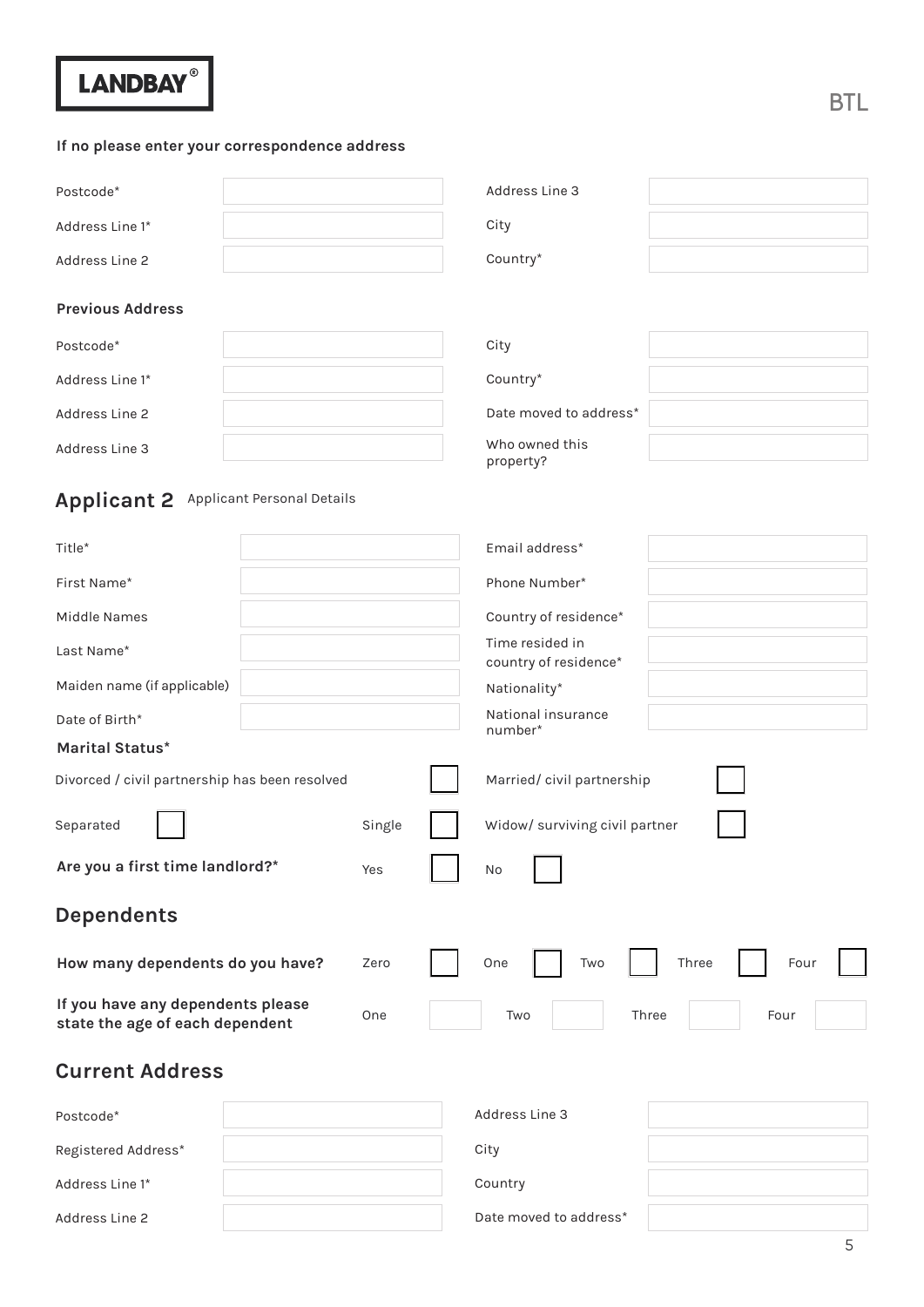| <b>LANDBAY®</b>                                | BTL                                                                                                                                  |
|------------------------------------------------|--------------------------------------------------------------------------------------------------------------------------------------|
| <b>Residential Status*</b>                     |                                                                                                                                      |
| Owner with mortgage<br>Owner no mortgage       | With family or friend<br>Tenant                                                                                                      |
| specify who owned the property below.          | If the date is less than 3 years from the current date, then please provide any properties that you lived in in the last 3 years and |
| Is this the correspondence address?*<br>Yes    | No                                                                                                                                   |
| If no please enter your correspondence address |                                                                                                                                      |
| Postcode*                                      | Address Line 3                                                                                                                       |
| Address Line 1*                                | City                                                                                                                                 |
| Address Line 2                                 | Country*                                                                                                                             |
| <b>Previous Address</b>                        |                                                                                                                                      |
| Postcode*                                      | City                                                                                                                                 |
| Address Line 1*                                | Country*                                                                                                                             |
| Address Line 2                                 | Date moved to address*                                                                                                               |
| Address Line 3                                 | Who owned this<br>property?                                                                                                          |

# **Section D - Income**

### **Applicant 1 Income**

Please fill out the relevant income sections in relation to the answers in Section A.

## **Self-employed Income**

Only to be completed if the answer to Employment income was Yes for Applicant 1. If you are not self-employed then please move to the Employment income section on page 7.

### **Business Details**

| Name of Business*            |                      | Address Line 1*  |  |
|------------------------------|----------------------|------------------|--|
| Nature of business*          |                      | Address Line 2   |  |
| Postcode*                    |                      | Address Line 3   |  |
| <b>Business Type</b>         | Partnership<br>Other | Sole Trader      |  |
| Percentage owned*            |                      | City             |  |
| Date established*            |                      | Country*         |  |
| Date of                      |                      | Telephone number |  |
| self-employment<br>commenced |                      |                  |  |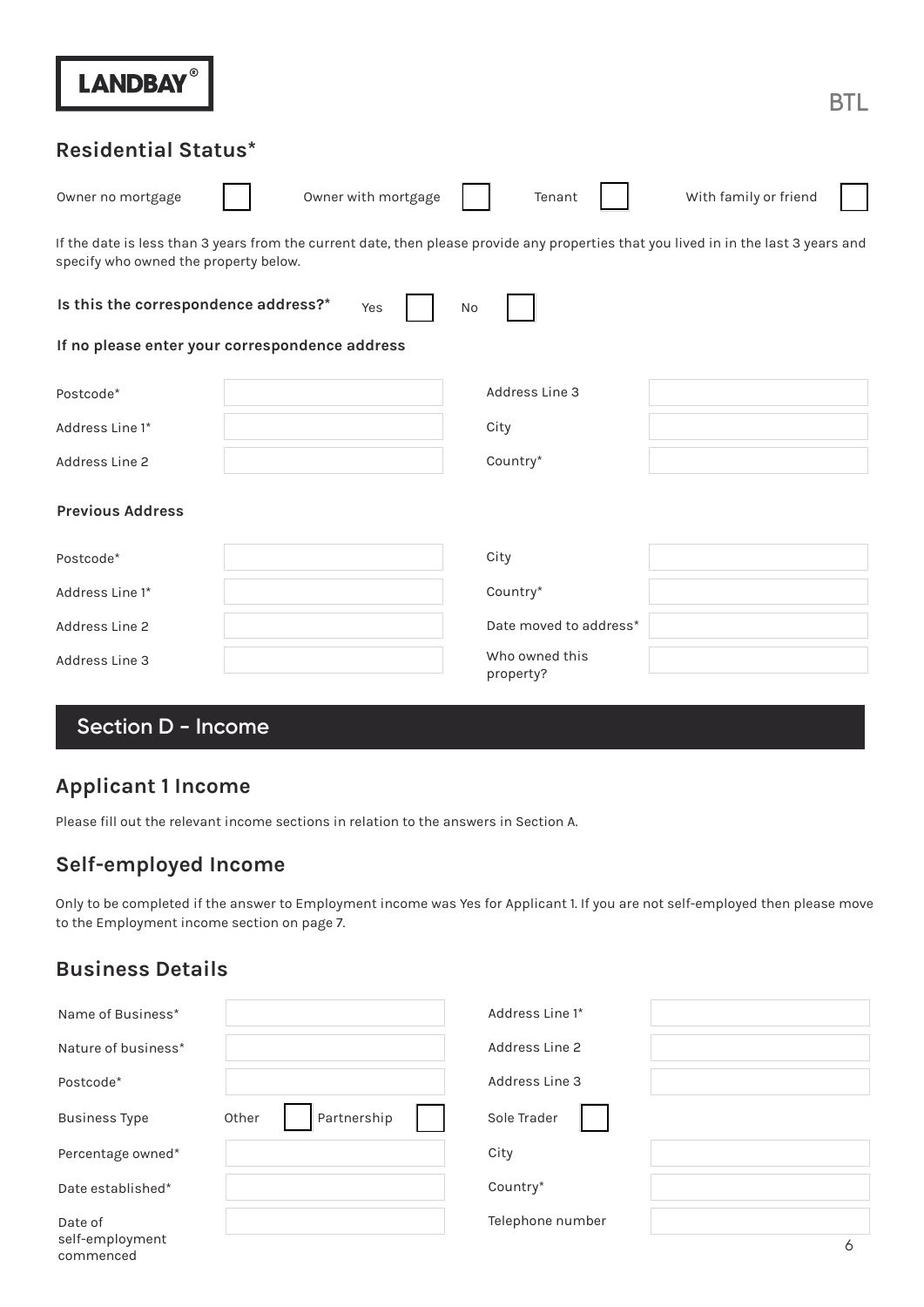| LANDBAY®                                                |                   |  |
|---------------------------------------------------------|-------------------|--|
| <b>Current Year end</b>                                 |                   |  |
| Is this the trading address different to this address?* | Yes<br>No         |  |
| If no, please enter your Trading address                |                   |  |
| Postcode*                                               | City              |  |
| Trading Address Line 1*                                 | Country*          |  |
| Address Line 2                                          | Telephone number* |  |

# **Financials**

| Latest financials | Latest financials | Latest financials |
|-------------------|-------------------|-------------------|
| Year End*         | Year End*         | Year End*         |
| Turnover *        | Turnover *        | Turnover *        |
| Net profit*       | Net profit*       | Net profit*       |
| Net Assets*       | Net Assets*       | Net Assets*       |

## **Accounts information**

**Do you have an accountant?\***

No

#### **If yes, please complete the accountant details**

Yes

| Account's practice*               | Postcode*            |
|-----------------------------------|----------------------|
| Chartered, certified or<br>other* | Accountant's Address |
| Membership number                 | Address Line 2       |
| Contact name*                     | Address Line 3       |
| Telephone number*                 | City                 |
| Fax number                        | Country*             |

### **Employed Income**

Only to be completed if the answer to Employment income was Yes for Applicant 1 and you are not Self-employed.

| Job Title*                      | Postcode*            |
|---------------------------------|----------------------|
| Employer Name*                  | Employer Address*    |
| Nature of business*             | Address Line 2       |
| Date joined                     | Address Line 3       |
| Contact name for<br>references* | City or County*<br>⇁ |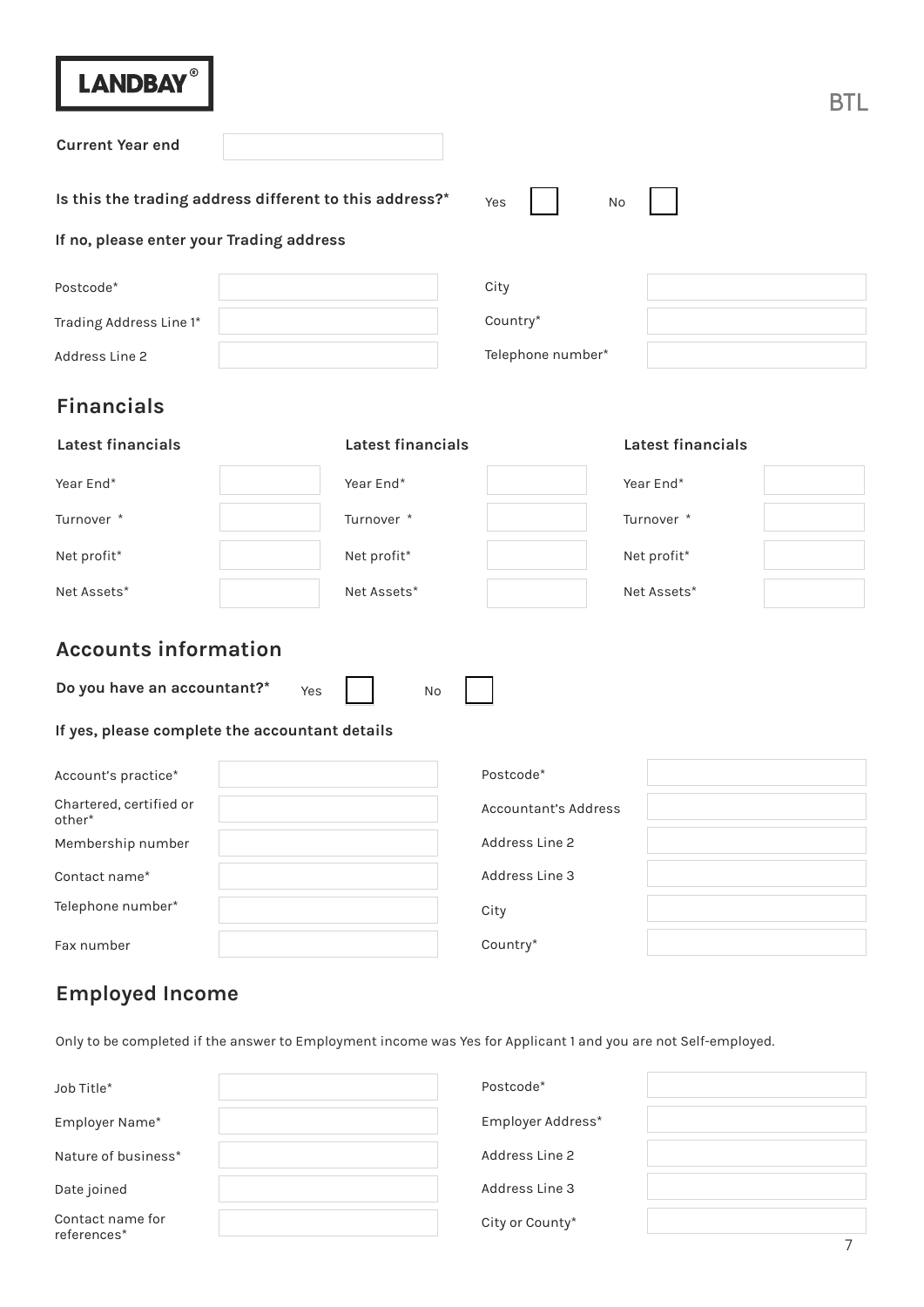| Reference Email*              |                    |     | Country*                     |    |                |            |  |
|-------------------------------|--------------------|-----|------------------------------|----|----------------|------------|--|
|                               |                    |     |                              |    |                |            |  |
| Employer Telephone<br>Number* |                    |     |                              |    |                |            |  |
| Is Employment?*               |                    |     |                              |    |                |            |  |
| Full time employed            | Part time employed |     | Retired                      |    | Under contract | Unemployed |  |
| Basic Gross Income (p.a)*     |                    |     | Under notice of redundancy?* |    |                |            |  |
|                               |                    | Yes |                              | No |                |            |  |

### **Property Income**

Only to be completed if the answer to Property income was yes for Applicant 1.

#### **Latest financials Latest financials Latest financials**  Year End\* Rental Income\* Net Profit Before Tax\* No. properties owned\* Year End\* Rental Income\* Net Profit Before Tax\* No. properties owned\* Year End\* Rental Income\* Net Profit Before Tax\* No. properties owned\*

### **Other Income**

Only to be completed if the answer to Pension income or Savings/Investment income yes for Applicant 1.

#### **Monthly Pension Income\***

| <b>Details</b> | Amount | Frequency | Guaranteed |
|----------------|--------|-----------|------------|
| <b>Details</b> | Amount | Frequency | Guaranteed |
|                |        |           |            |

### **Applicant 2 Income**

Please fill out the relevant income sections in relation to the answers in Section A.

### **Self-employed Income**

Only to be completed if the answer to Employment income was Yes for Applicant 1. If you are not self-employed then please move to the Employment income section on page 10.

### **Business Details**

Name of Business\*

Nature of business\*

Postcode\*

Address Line 1\*

8

**BTL**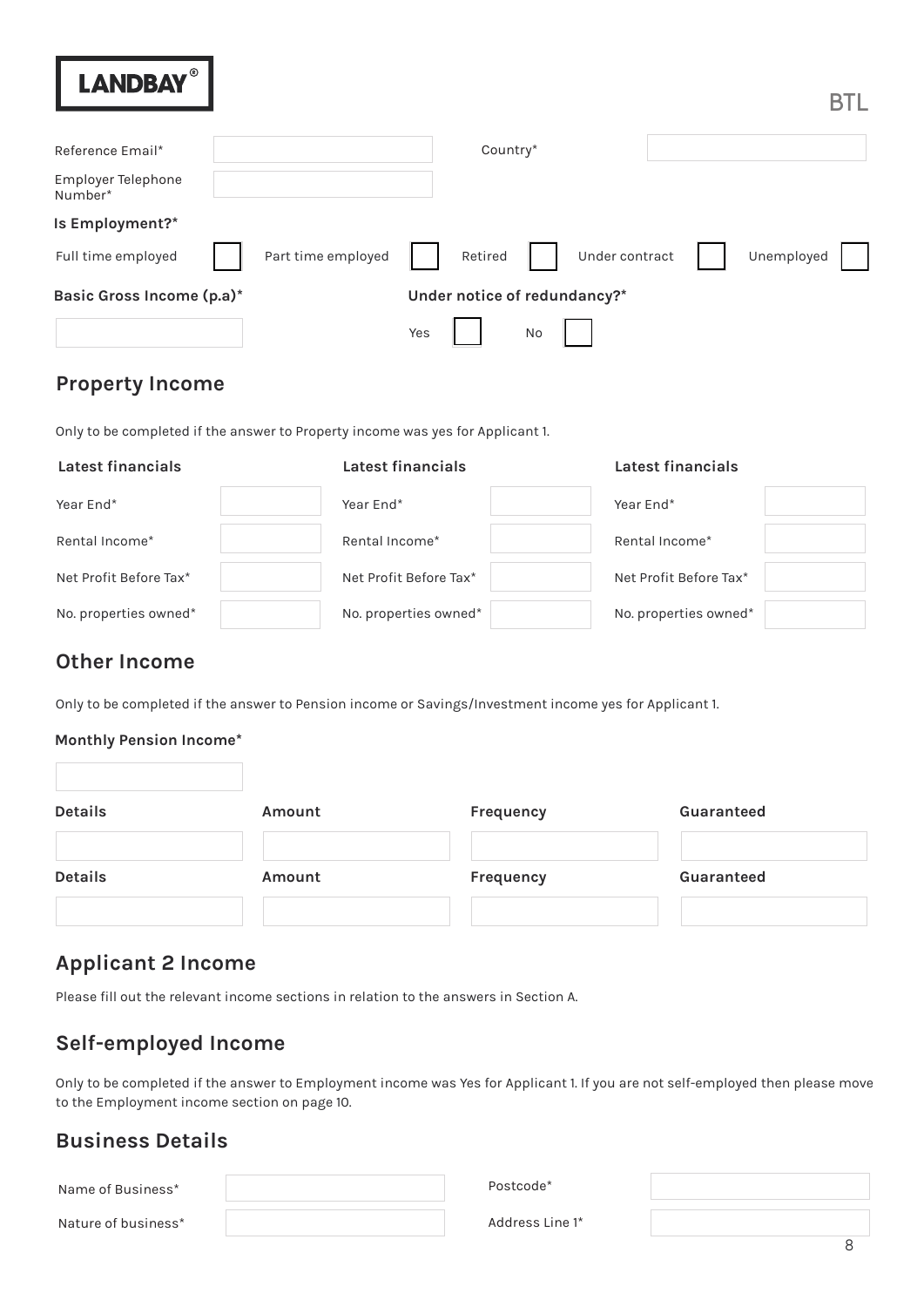| Address Line 2                                          |       |                   |  | Address Line 3       |    |                   |  |
|---------------------------------------------------------|-------|-------------------|--|----------------------|----|-------------------|--|
| <b>Business Type</b>                                    | Other | Partnership       |  | Sole Trader          |    |                   |  |
| Percentage owned*                                       |       |                   |  | City                 |    |                   |  |
| Date established*                                       |       |                   |  | Country*             |    |                   |  |
| Date of<br>self-employment<br>commenced                 |       |                   |  | Telephone number     |    |                   |  |
| <b>Current Year end</b>                                 |       |                   |  |                      |    |                   |  |
| Is this the trading address different to this address?* |       |                   |  | Yes                  | No |                   |  |
| If no, please enter your Trading address                |       |                   |  |                      |    |                   |  |
| Postcode*                                               |       |                   |  | City                 |    |                   |  |
| Trading Address Line 1*                                 |       |                   |  | Country*             |    |                   |  |
| Address Line 2                                          |       |                   |  | Telephone number*    |    |                   |  |
| <b>Financials</b>                                       |       |                   |  |                      |    |                   |  |
| Latest financials                                       |       | Latest financials |  |                      |    | Latest financials |  |
| Year End*                                               |       | Year End*         |  |                      |    | Year End*         |  |
| Turnover *                                              |       | Turnover *        |  |                      |    | Turnover *        |  |
| Net profit*                                             |       | Net profit*       |  |                      |    | Net profit*       |  |
| Net Assets*                                             |       | Net Assets*       |  |                      |    | Net Assets*       |  |
| <b>Accounts information</b>                             |       |                   |  |                      |    |                   |  |
| Do you have an accountant?*                             | Yes   | No                |  |                      |    |                   |  |
| If yes, please complete the accountant details          |       |                   |  |                      |    |                   |  |
| Account's practice*                                     |       |                   |  | Postcode*            |    |                   |  |
| Chartered, certified or<br>other*                       |       |                   |  | Accountant's Address |    |                   |  |
| Membership number                                       |       |                   |  | Address Line 2       |    |                   |  |
| Contact name*                                           |       |                   |  | Address Line 3       |    |                   |  |
| Telephone number*                                       |       |                   |  | City                 |    |                   |  |
| Fax number                                              |       |                   |  | Country*             |    |                   |  |

BTL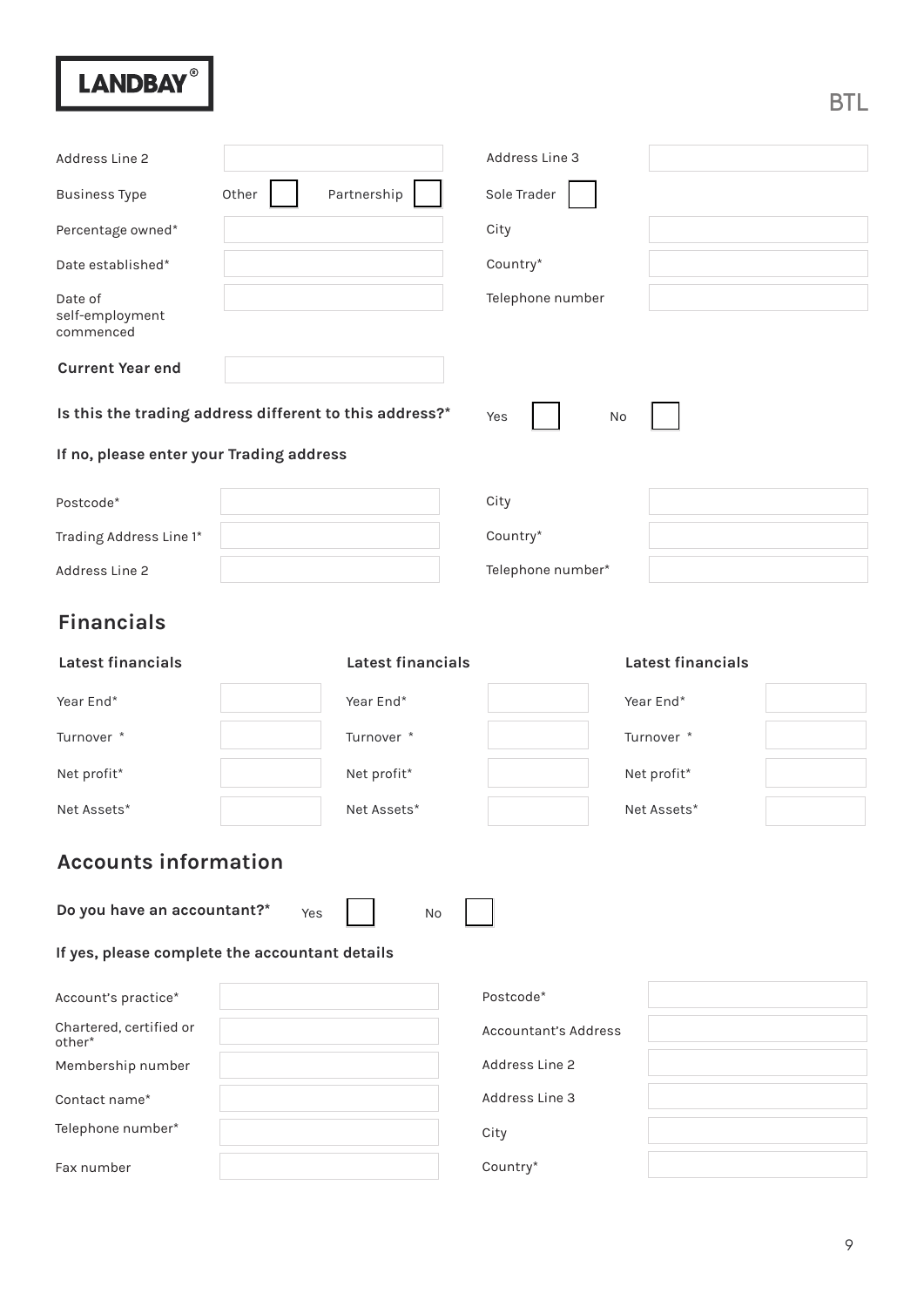

### **Employed Income**

Only to be completed if the answer to Employment income was Yes for Applicant 1 and you are not Self-employed.

| Job Title*                      |                    | Postcode*                    |            |
|---------------------------------|--------------------|------------------------------|------------|
| Employer Name*                  |                    | Employer Address*            |            |
| Nature of business*             |                    | Address Line 2               |            |
| Date joined                     |                    | Address Line 3               |            |
| Contact name for<br>references* |                    | City or County*              |            |
| Reference Email*                |                    | Country*                     |            |
| Employer Telephone<br>Number*   |                    |                              |            |
| Is Employment?*                 |                    |                              |            |
| Full time employed              | Part time employed | Under contract<br>Retired    | Unemployed |
| Basic Gross Income (p.a)*       |                    | Under notice of redundancy?* |            |
|                                 |                    | Yes<br>No                    |            |

### **Property Income**

Only to be completed if the answer to Property income was yes for Applicant 1.

| Latest financials      | Latest financials      | Latest financials      |  |
|------------------------|------------------------|------------------------|--|
| Year End*              | Year End*              | Year End*              |  |
| Rental Income*         | Rental Income*         | Rental Income*         |  |
| Net Profit Before Tax* | Net Profit Before Tax* | Net Profit Before Tax* |  |
| No. properties owned*  | No. properties owned*  | No. properties owned*  |  |

### **Other Income**

Only to be completed if the answer to Pension income or Savings/Investment income yes for Applicant 1.

| <b>Monthly Pension Income*</b> |        |                  |            |
|--------------------------------|--------|------------------|------------|
| <b>Details</b>                 | Amount | <b>Frequency</b> | Guaranteed |
| <b>Details</b>                 | Amount | Frequency        | Guaranteed |
|                                |        |                  |            |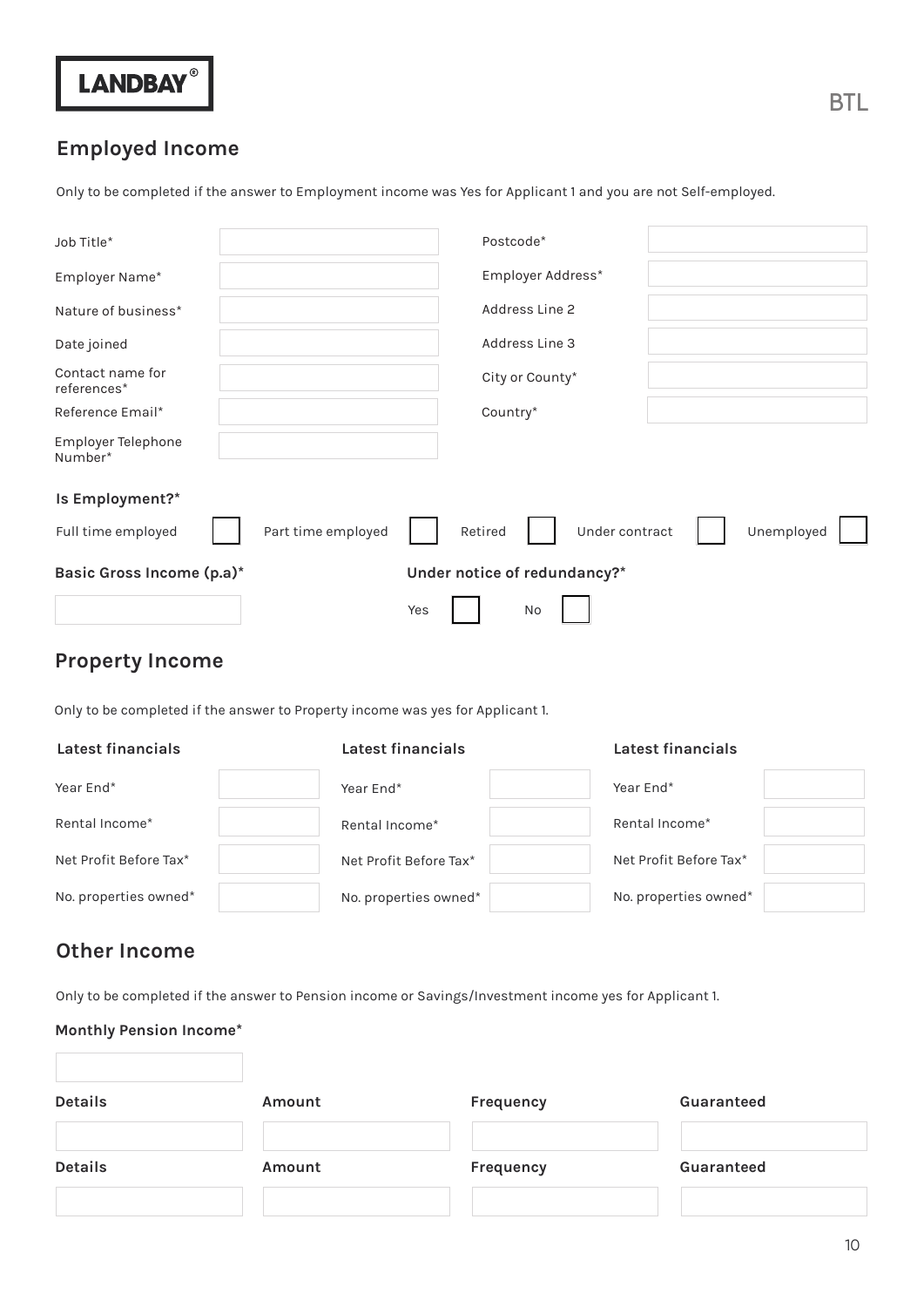# **Section E – Portfolio Overview**

An eTech will be required if you have 4 or more mortgages properties.

| Number of Properties           | <b>Total Value</b>                 |
|--------------------------------|------------------------------------|
| Total Mortgage Balance         | Total Monthly Mortgage<br>Payments |
| Total Monthly Rental<br>Income |                                    |

# **Section F – Property**

| <b>Property Address and Type</b>                                        |                  |           |                    |                               |     |          |  |
|-------------------------------------------------------------------------|------------------|-----------|--------------------|-------------------------------|-----|----------|--|
| Postcode*                                                               |                  |           | Address Line 3     |                               |     |          |  |
| Address Line 1*                                                         |                  |           | City               |                               |     |          |  |
| Address Line 2                                                          |                  |           | Country*           |                               |     |          |  |
| Property type?*                                                         |                  |           |                    |                               |     |          |  |
| <b>Bungalow</b>                                                         | Cottage          | Detached  | <b>End Terrace</b> |                               |     |          |  |
| Flat                                                                    | <b>MUFB</b>      | Semi      | Terrace            |                               |     |          |  |
| <b>Property Characteristics</b>                                         |                  |           |                    |                               |     |          |  |
| Please enter the number of (not for Flats or MUFB properties, see blow) |                  |           |                    |                               |     |          |  |
| Floors*                                                                 | Bedrooms*        | Kitchens* |                    | Living rooms*                 |     | Tenants* |  |
| Please enter the number of (for Flats only)                             |                  |           |                    |                               |     |          |  |
| Floors in block *                                                       | Bedrooms*        |           | Flats in block*    |                               |     |          |  |
| For flats only                                                          |                  |           |                    |                               |     |          |  |
| Is the property an HMO                                                  | Yes              | No        |                    | Is the property purpose built | Yes | No       |  |
| Is the property converted                                               | Yes              | No        | Is there a lift    |                               | Yes | No       |  |
| Is the property a<br>maisonette                                         | Yes              | No        |                    | Is the property a studio      | Yes | No       |  |
| Please enter the number of (for Multi Unit Freehold Blocks only)        |                  |           |                    |                               |     |          |  |
| $Flats*$                                                                | Floors in block* |           |                    |                               |     |          |  |
| What is the Square metres? (Flats and Multi Unit Freehold Blocks only)  |                  |           |                    |                               |     |          |  |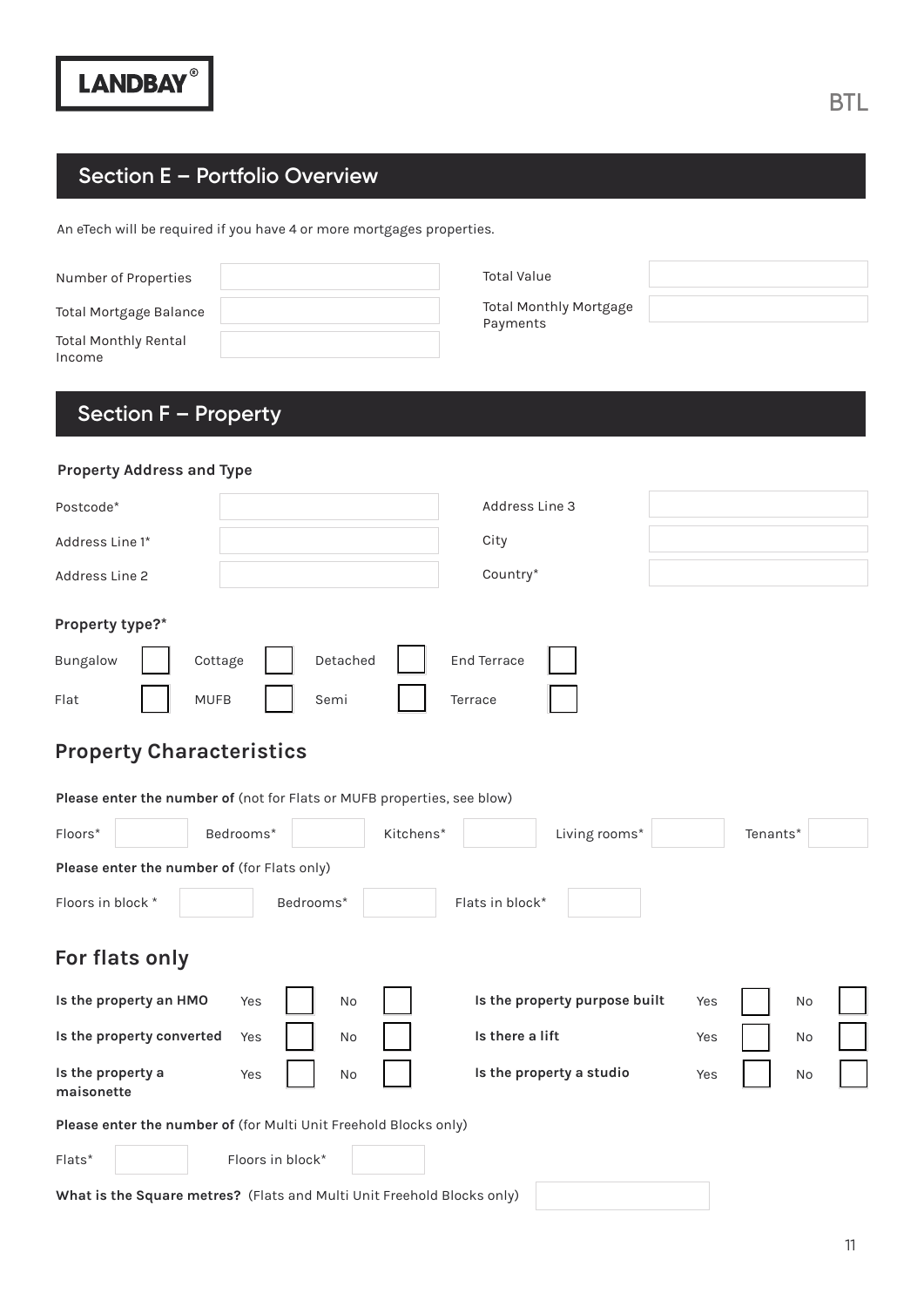| Is the property an HMO?*<br>Yes<br>No                                                                                                                                                                                       |
|-----------------------------------------------------------------------------------------------------------------------------------------------------------------------------------------------------------------------------|
| If yes, is it license<br>Yes<br>No                                                                                                                                                                                          |
| If yes, does the property have planning permission?<br>Yes<br>No                                                                                                                                                            |
| If yes, do all rooms exceed the minimum statutory/local authority room size?<br>Yes<br>No                                                                                                                                   |
| <b>Property Construction</b>                                                                                                                                                                                                |
| Is the property a brick and tile construction?*<br>Yes<br>No                                                                                                                                                                |
| If no, please enter the construction details                                                                                                                                                                                |
|                                                                                                                                                                                                                             |
| What was the year the property was built?*                                                                                                                                                                                  |
|                                                                                                                                                                                                                             |
| <b>Property Tenure</b>                                                                                                                                                                                                      |
| What is the property tenure?*<br>Freehold<br>Leasehold<br>If leasehold                                                                                                                                                      |
| What is the remaining lease in years                                                                                                                                                                                        |
|                                                                                                                                                                                                                             |
| Service charge per annum<br>Ground rent per annum                                                                                                                                                                           |
|                                                                                                                                                                                                                             |
| <b>Additional Details</b>                                                                                                                                                                                                   |
| Is the property ex local authority, MOD or Housing Association owned?*<br>Yes<br>No                                                                                                                                         |
| If yes, please give details                                                                                                                                                                                                 |
|                                                                                                                                                                                                                             |
| No<br>Is the property adjoining or adjacent to commercial premises?*<br>Yes                                                                                                                                                 |
| If yes, please give details                                                                                                                                                                                                 |
|                                                                                                                                                                                                                             |
| Will you be in receipt of any discount, price reduction, case payment or incentive in respect of this property or be<br>purchasing or re-financing through or be in anyway connected with an investment syndicate or club?* |
| No<br>Yes                                                                                                                                                                                                                   |
| If yes, please give details                                                                                                                                                                                                 |
|                                                                                                                                                                                                                             |

BTL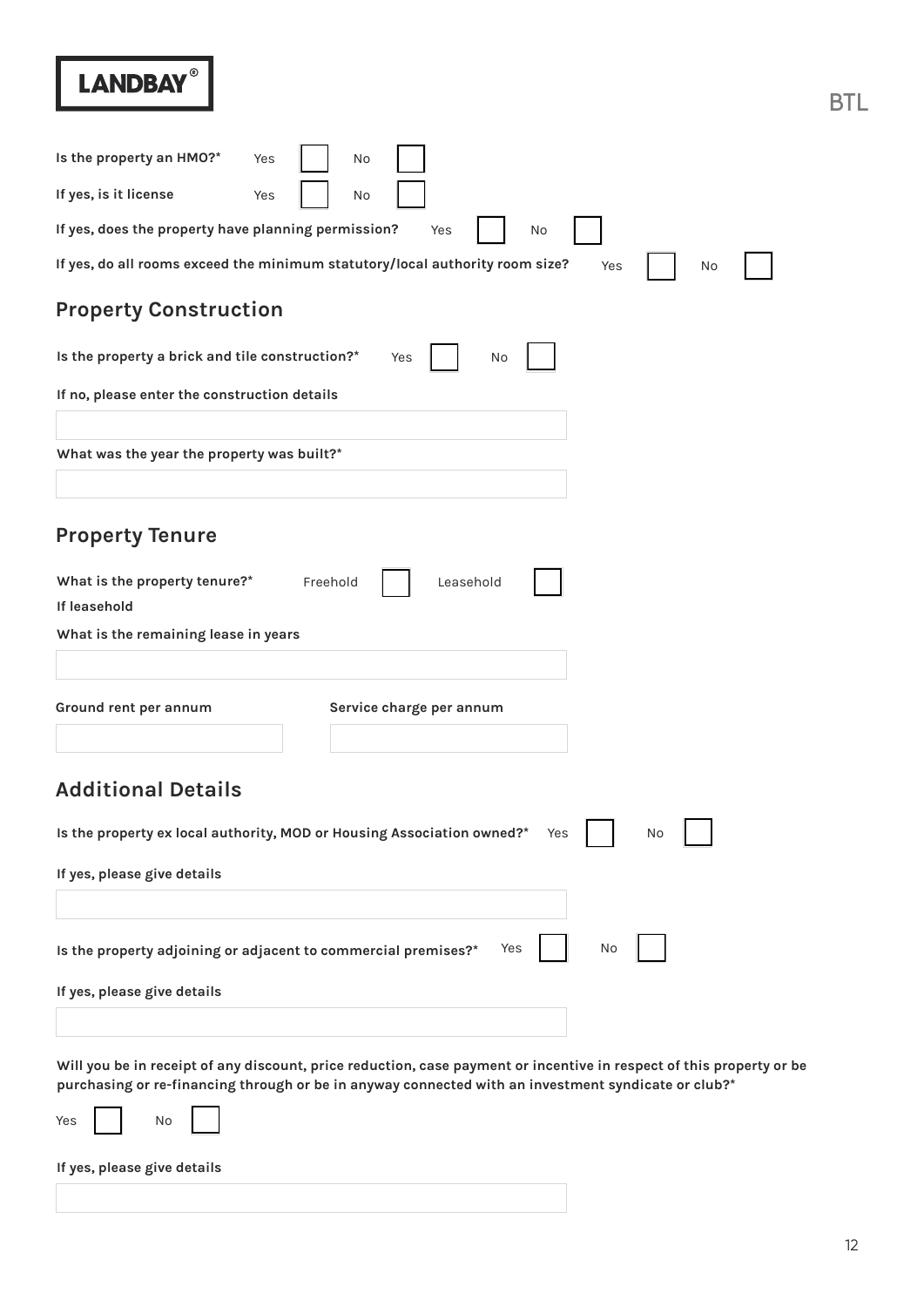### **Section G – Purchase**

# **Your Mortgage Requirements**

If a remortage please go to the remortgage section below.

#### **If purchasing, where will the deposit come from?\***

| Equity release         | Gift | Other |                | Property sale | Savings |
|------------------------|------|-------|----------------|---------------|---------|
| Purchase price*        |      |       | Loan required* |               |         |
| Monthly rental income* |      |       |                |               |         |

### **Your Re-Mortgage Requirements**

| Existing mortgage lender* | Purpose of re-mortgage* |
|---------------------------|-------------------------|
| Outstanding balance*      | Original Purchase Price |
| Loan required*            | Purchase date*          |
| Monthly rental income*    | Estimate value*         |

### **For Purchases and Re-mortgages**

Please provide details on who to contact to arrange the valuation of the property\*

| Telephone number*<br>Is this a distressed<br>sale?*        | Yes | No | Is the property being purchased Yes<br>as a sale and rent back?* |     | No |  |
|------------------------------------------------------------|-----|----|------------------------------------------------------------------|-----|----|--|
| Is the property being<br>purchased below market<br>value?* | Yes | No | Is the property ready to sell<br>or let out?*                    | Yes | No |  |
| How and when did you source the property?*                 |     |    |                                                                  |     |    |  |

**Vendor's name\***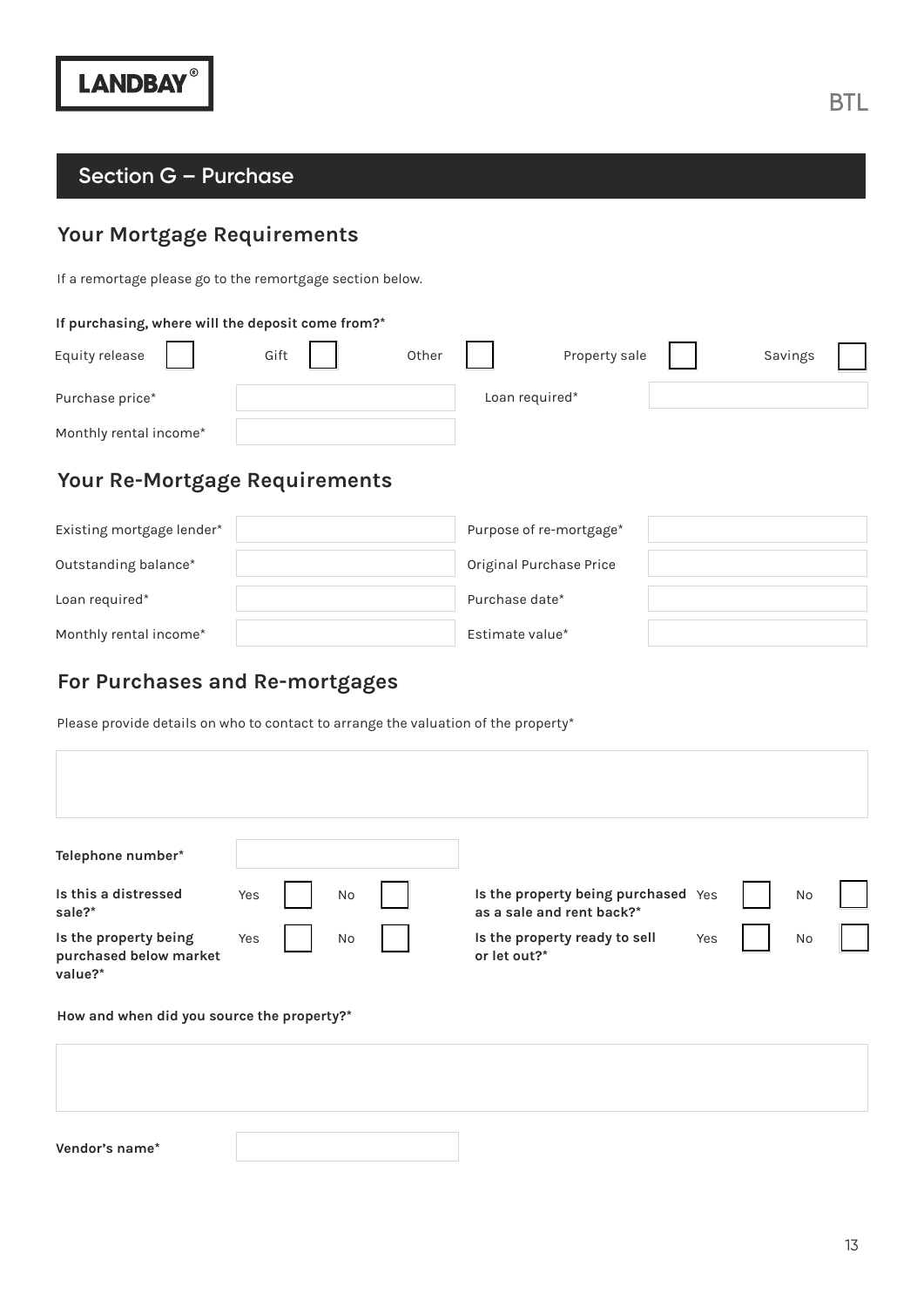| Proposed tenants?*<br><b>DSS Tenants</b><br>Family<br>Lease type*<br>Contract<br>AST<br>Period of tenancy in years and months. Also any other relevant details* | Housing association<br>Holiday   | No<br>Professional<br>Student                                                  |
|-----------------------------------------------------------------------------------------------------------------------------------------------------------------|----------------------------------|--------------------------------------------------------------------------------|
| Number of years to repay the loan                                                                                                                               |                                  | How do you want to pay the product fee?<br>Pay fee to loan<br>Pay fee up front |
| Section H - Commitments                                                                                                                                         |                                  |                                                                                |
| Applicant 1 - Credit Card Details (If Applicable)                                                                                                               |                                  |                                                                                |
| Card Issuer                                                                                                                                                     | Type                             |                                                                                |
| Credit Limit*                                                                                                                                                   | Monthly payment*                 |                                                                                |
| Outstanding balance*                                                                                                                                            |                                  |                                                                                |
| How do you repay your credit card?*                                                                                                                             |                                  |                                                                                |
| Min monthly payment                                                                                                                                             | Greater than min monthly payment | Full                                                                           |
| Yes<br>Card in joint names?                                                                                                                                     | No                               |                                                                                |
| Residential Mortgage Details (If Applicable)                                                                                                                    |                                  |                                                                                |
| Lender Name*                                                                                                                                                    | Monthly payment*                 |                                                                                |
| Mortgage account number*                                                                                                                                        | Property value*                  |                                                                                |
| Original loan amount*                                                                                                                                           | Outstanding balance*             |                                                                                |
| Mortgage start date*                                                                                                                                            |                                  |                                                                                |
| Any further advances?<br>Yes                                                                                                                                    | No                               |                                                                                |
| If yes, please provide details of further advances                                                                                                              |                                  |                                                                                |
|                                                                                                                                                                 |                                  |                                                                                |
| Interest Only<br>Repayment Type*<br>Mortgage Type*<br>Variable<br>Fixed                                                                                         | Part & Part<br>Repayment         |                                                                                |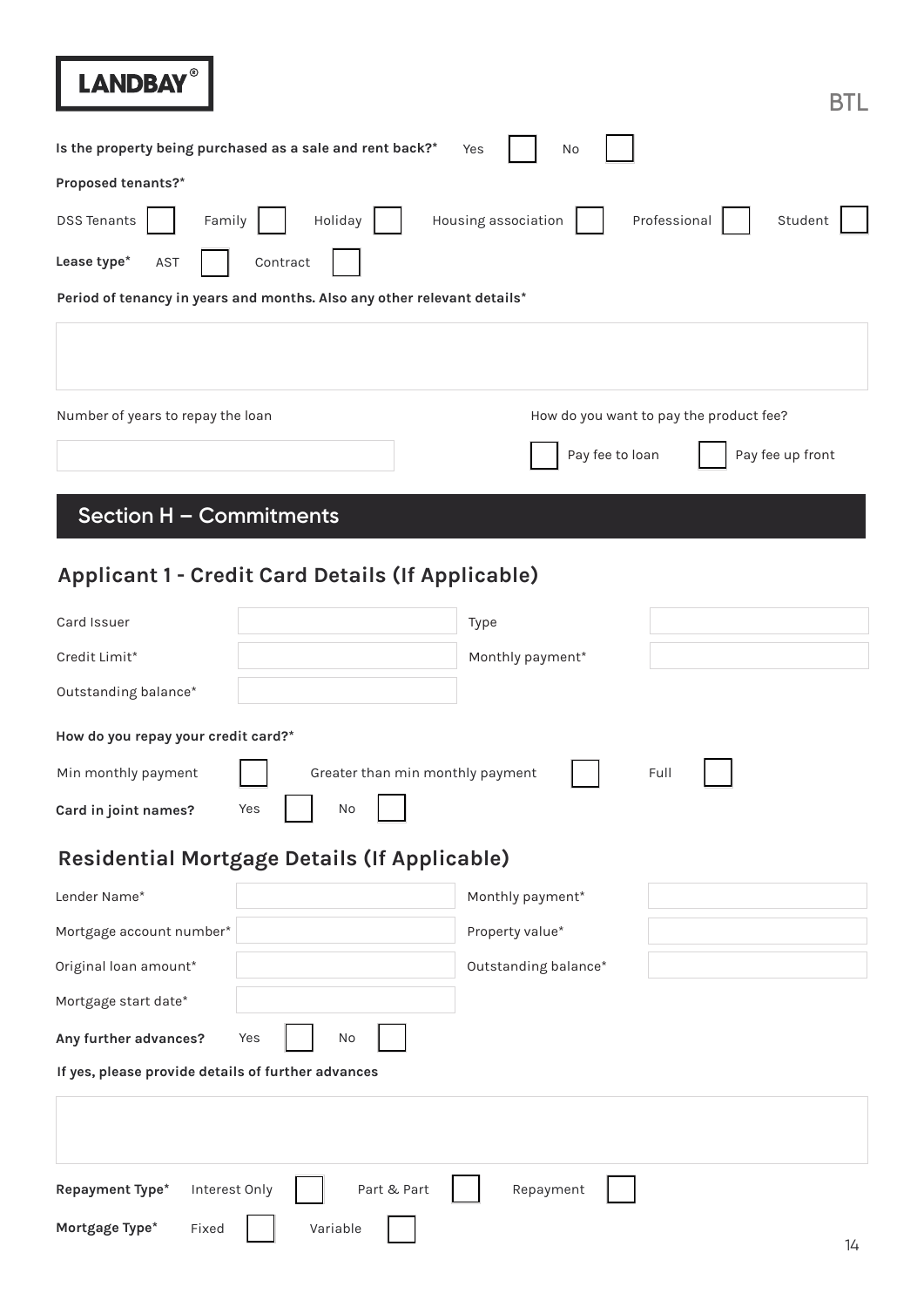| <b>LANDBAY</b>                                                                                                          |     |    |  |
|-------------------------------------------------------------------------------------------------------------------------|-----|----|--|
| Is the account up to date?<br>Yes<br>No<br>If no, please provide full details and explanation                           |     |    |  |
|                                                                                                                         |     |    |  |
| Has the account been in arrears at all in the last 2 years?<br>If yes, please provide full details and explanation      | Yes | No |  |
|                                                                                                                         |     |    |  |
| Do other applicants have shared responsibility?                                                                         | Yes | No |  |
| If any of the other applicants have shared responsibility for this commitment, please specify the applicant names below |     |    |  |

# **Loan Details**

| Lender Name*                                                                                                            | Remaining Term in months |
|-------------------------------------------------------------------------------------------------------------------------|--------------------------|
| Type (secured or unsecured)                                                                                             | Date opened*             |
| Purpose                                                                                                                 | Outstanding balance*     |
| Monithty payment*                                                                                                       |                          |
| Yes<br>Do other applicants have shared responsibility?                                                                  | No                       |
| If any of the other applicants have shared responsibility for this commitment, please specify the applicant names below |                          |

# **Applicant 2 - Credit Card Details (If Applicable)**

| Card Issuer                         | Type                                     |
|-------------------------------------|------------------------------------------|
| Credit Limit*                       | Monthly payment*                         |
| Outstanding balance*                |                                          |
| How do you repay your credit card?* |                                          |
| Min monthly payment                 | Full<br>Greater than min monthly payment |
| Card in joint names?                | No<br>Yes                                |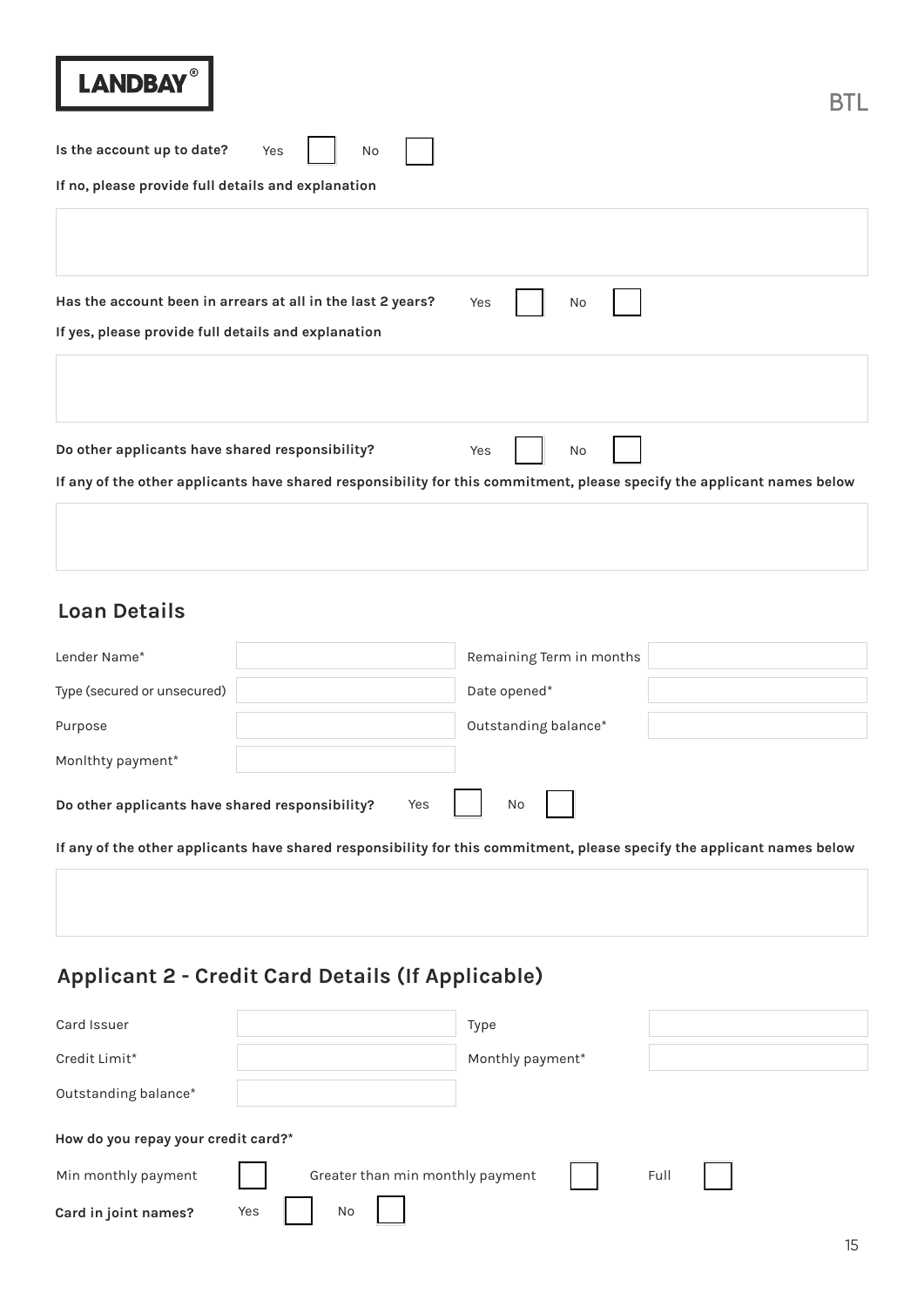| Lender Name*                                                                                                            | Monthly payment*     |  |  |  |
|-------------------------------------------------------------------------------------------------------------------------|----------------------|--|--|--|
| Mortgage account number*                                                                                                | Property value*      |  |  |  |
| Original loan amount*                                                                                                   | Outstanding balance* |  |  |  |
| Mortgage start date*                                                                                                    |                      |  |  |  |
| Any further advances?<br>Yes<br>No                                                                                      |                      |  |  |  |
| If yes, please provide details of further advances                                                                      |                      |  |  |  |
|                                                                                                                         |                      |  |  |  |
| Interest Only<br>Part & Part<br>Repayment<br>Repayment Type*                                                            |                      |  |  |  |
| Mortgage Type*<br>Variable<br>Fixed                                                                                     |                      |  |  |  |
| Is the account up to date?<br>Yes<br>No                                                                                 |                      |  |  |  |
| If no, please provide full details and explanation                                                                      |                      |  |  |  |
|                                                                                                                         |                      |  |  |  |
| Has the account been in arrears at all in the last 2 years?                                                             | Yes<br>No            |  |  |  |
| If yes, please provide full details and explanation                                                                     |                      |  |  |  |
|                                                                                                                         |                      |  |  |  |
| Do other applicants have shared responsibility?                                                                         | Yes<br>No            |  |  |  |
| If any of the other applicants have shared responsibility for this commitment, please specify the applicant names below |                      |  |  |  |
|                                                                                                                         |                      |  |  |  |

# **Loan Details**

| Lender Name*                | Remaining Term in months |
|-----------------------------|--------------------------|
| Type (secured or unsecured) | Date opened*             |
| Purpose                     | Outstanding balance*     |
| Monithty payment*           |                          |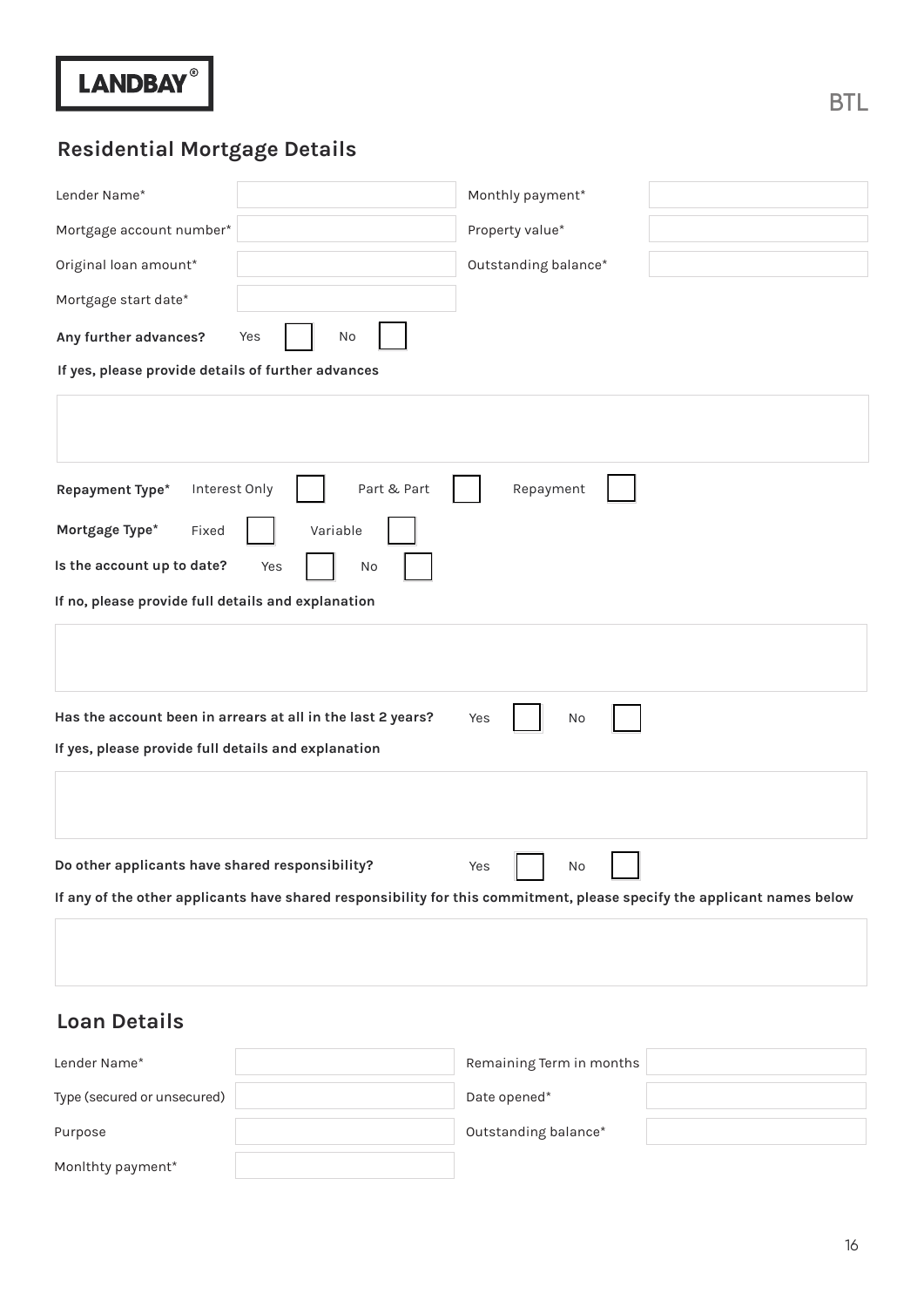**Do other applicants have shared responsibility?** Yes  $\begin{bmatrix} \cdot & \cdot & \cdot \\ \cdot & \cdot & \cdot \\ \cdot & \cdot & \cdot \end{bmatrix}$  No

**If any of the other applicants have shared responsibility for this commitment, please specify the applicant names below**

# **Section I - Credit details**

# **Applicant 1**

| Have you ever been refused a mortgage?                                                   | Yes | No |  |
|------------------------------------------------------------------------------------------|-----|----|--|
| Have you ever had a judgement for bad debt recorded against you?                         | Yes | No |  |
| Are there any pending/imminent court proceedings against you?                            | Yes | No |  |
| Have you ever failed to keep up with payments under any loan?                            | Yes | No |  |
| Have you ever been declared bankrupt?                                                    | Yes | No |  |
| Have you been subject to an IVA/CVA?                                                     | Yes | No |  |
| Have you had a property repossessed?                                                     | Yes | No |  |
| Are you aware of anyone with whom you are financially associated who has adverse credit? | Yes | No |  |
|                                                                                          |     |    |  |
| <b>Applicant 2</b>                                                                       |     |    |  |
| Have you ever been refused a mortgage?                                                   | Yes | No |  |
| Have you ever had a judgement for bad debt recorded against you?                         | Yes | No |  |
| Are there any pending/imminent court proceedings against you?                            | Yes | No |  |
| Have you ever failed to keep up with payments under any loan?                            | Yes | No |  |
| Have you ever been declared bankrupt?                                                    | Yes | No |  |
| Have you been subject to an IVA/CVA?                                                     | Yes | No |  |
| Have you had a property repossessed?                                                     | Yes | No |  |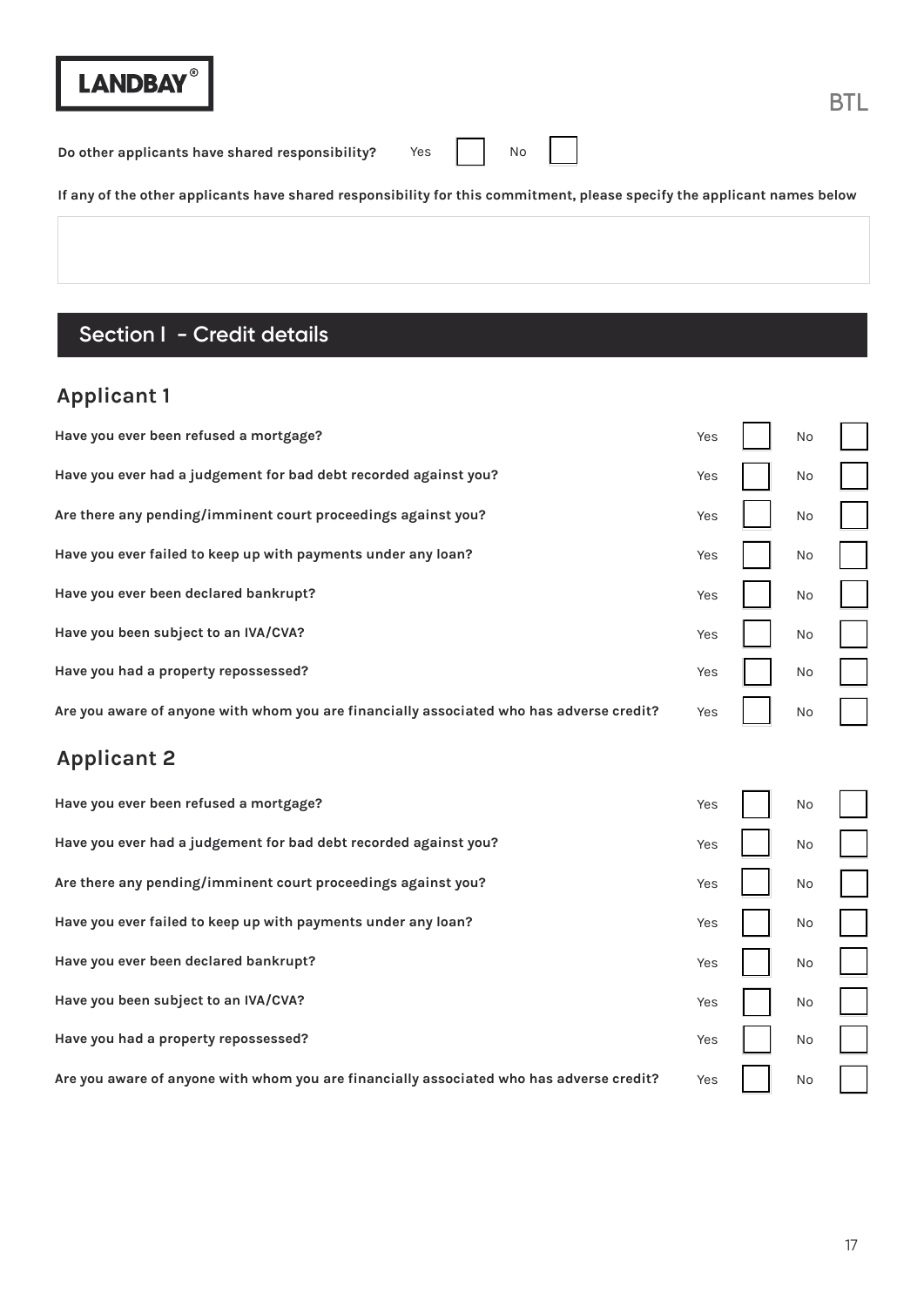### **Section J - Direct Debit Details**

| Name(s) of account holder(s)* | Postcode*       |
|-------------------------------|-----------------|
| Account Number*               | Address Line 1* |
| Sort Code*                    | Address Line 2  |
| Institution                   | $City*$         |
| Branch <sup>*</sup>           | Payment date    |

### **Section K - Solicitor Details**

| Name of Firm <sup>*</sup> | Address Line 1* |
|---------------------------|-----------------|
| Solicitor acting          | Address Line 2  |
| Telephone                 | Address Line 3  |
| Email                     | City            |
| Postcode*                 | Country*        |

### **Landbay Customer Declaration**

### **1. By signing this declaration, you confirm that:**

- 1.1. the information given, whether on this Landbay Loan Application form or otherwise, is true, accurate, complete and not misleading, and that you will notify us promptly of any changes that may occur prior to completion;
- **1.2.** this is a buy to let application for persons running a business through property and that the loan is not afforded protection by the Financial Conduct Authority.
- 1.3. you will, at no time during the Landbay Loan term, use the mortgaged property as a personal residence by you, your spouse, civil partner or any other person whose relationship with you has the characteristics of marriage, parent, brother, sister, child, grandparent or grandchild;
- 1.4. you have taken out landlord property insurance for the amount stated in the valuation;
- 1.5. you have read and agreed to the use of information at section B below;
- 1.6. you agree that we may make appropriate enquiries regarding immigration status to the Home Office, validation of information supplied within the application process to HM Revenue & Customs under the HMRC Verification Scheme, any Credit Reference Agency or any past/present employer, accountant, lender or bank) in order to assess whether to accept your buy-to-let mortgage application, and also at periodic stages during the term of your mortgage;
- 1.7. you waive any confidentiality or privilege in respect of this Landbay Loan Application and confirm that any solicitor or other party acting for you is authorised to disclose to us, at any time any information or documentation we request or which we consider reasonably to be relevant;
- 18 1.8. any payments in respect of your Landbay Loan Application are made for, and on behalf of, all parties to it;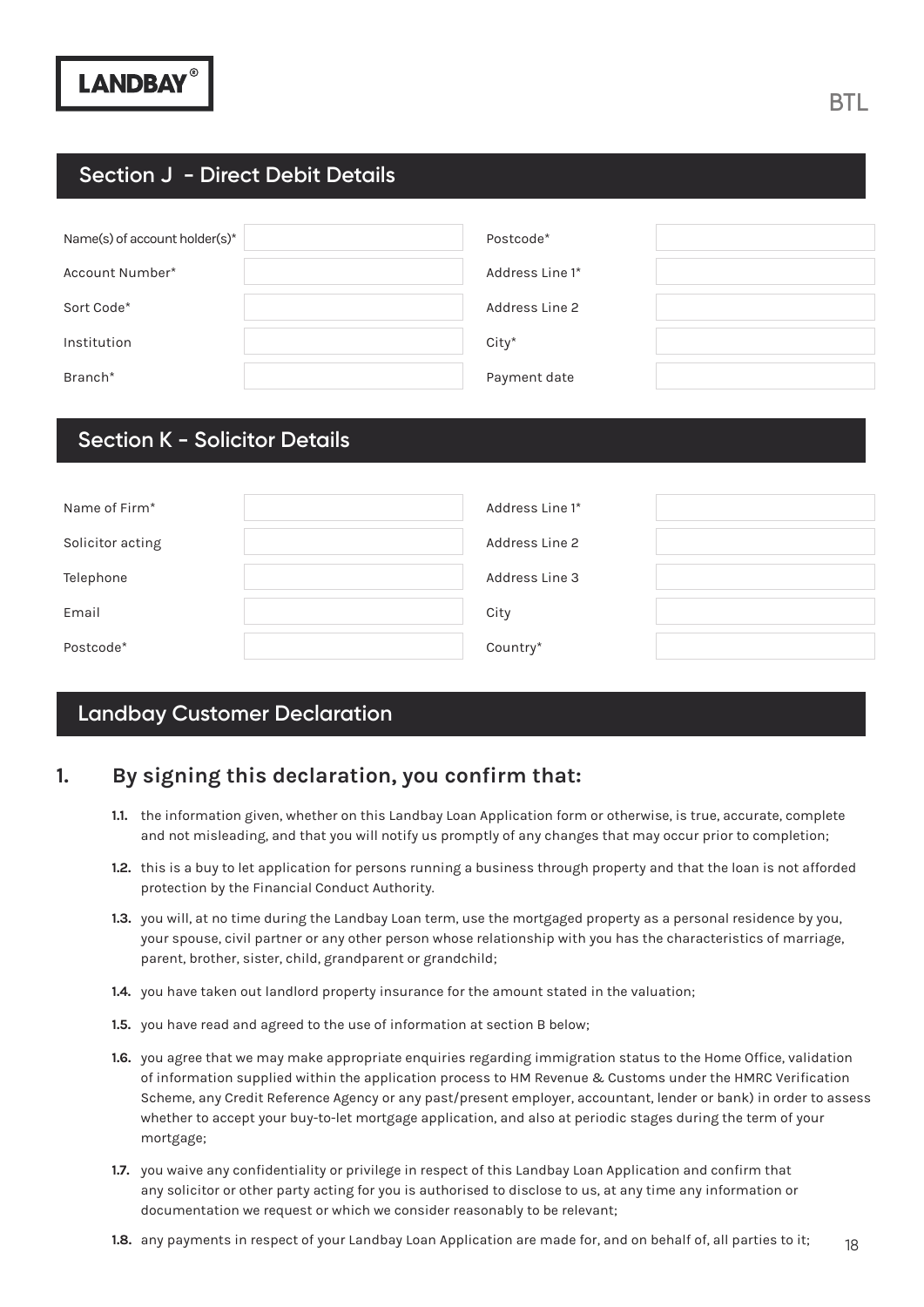- **Section J Direct Details Inc.**<br>(express or implied), nor accept any liability or responsibility in respect of its contents; **1.9.** If we provide you with a copy of, or extract from, your valuation report we make no representation or warranty
	- 1.10. we may record or monitor any telephone or email communication with you for training purposes or client protection;
	- 1.11. we may decline this Landbay Loan Application or withdraw any subsequent offer made to you prior to execution of the loan agreement without stating a reason;
	- 1.12. we may pass your details to selected third parties, who may contact you about their products or services. You have the absolute right time to stop these third parties from making contact or us giving your details to others for these purposes. In which case, you should write to us at 7th Floor, 60 Buckingham Palace Road, London, SW1W 0AH
	- 1.13. any additional security insurance arrangements are made for benefit only and you have no right or claim in relation to them;
	- **1.14.** you are aware that mortgage payment will be made via Direct Debit from the bank detailed in the application form.
	- that you have never had a mortgage turned down by any other lender, that you have never been in arrears with any **1.15.** credit agreement during the past three years and you have never had a judgement for debt registered against you (or made bankrupt/ sequestrated or failed to maintain payments under any mortgage or credit agreement);
	- 1.16. you are aware that forging a signature or completing an application using false details/information may make you liable for criminal prosecution;
	- 1.17. We may send any communications to you at the email address which you provide to us in the application form (or to any updated email address that you may not notify to us in writing from time to time). Any original documents will be sent to the last postal address you have notified to us.

### **2. Transfers of rights and duties**

**LANDBAY** 

By signing this agreement/completing an on - line application, you acknowledge that you are aware of the. possibility of a Securitisation of our rights, and/or a transfer of the rights and duties of a Landbay Lender under the Loan Agreement to a new Landbay Lender and you agree to the conditions below:

- We can make a transfer, in whole or in part, of our rights and/or duties under the Loan Agreement, and/or the Legal **2.1.** Charge at any time.
- You consent to such transfers in this application form and we can make a transfer of our rights, in law or in equity, **2.2.** without any further consent from, or notice to you.
- You consent to any transfers of a Landbay Lender's rights and duties to another Landbay Lender and agree that **2.3.** you will on demand do such thing or execute such documents as we require in order to give full effect to any such transfer, and further agree that we may (acting as your agent) execute such documents on your behalf as are necessary to give full effect to any such transfer.
- We may provide to any actual or potential transferee of any of the rights and/or duties under the Loan Agreement **2.4.** and/or the Legal Charge (a "Transferee") any information or papers about you, the Loan Agreement, the Legal Charge, the Specified Property and any other security held by us or the conduct of the Account between you and us.
- 2.5. You agree that we may provide information about:
	- your Landbay Loan Application Form and any supporting documentation, **i.**
	- ii. your Mortgage Loan and any related security,
	- iii. any other information relating to the Specified Property,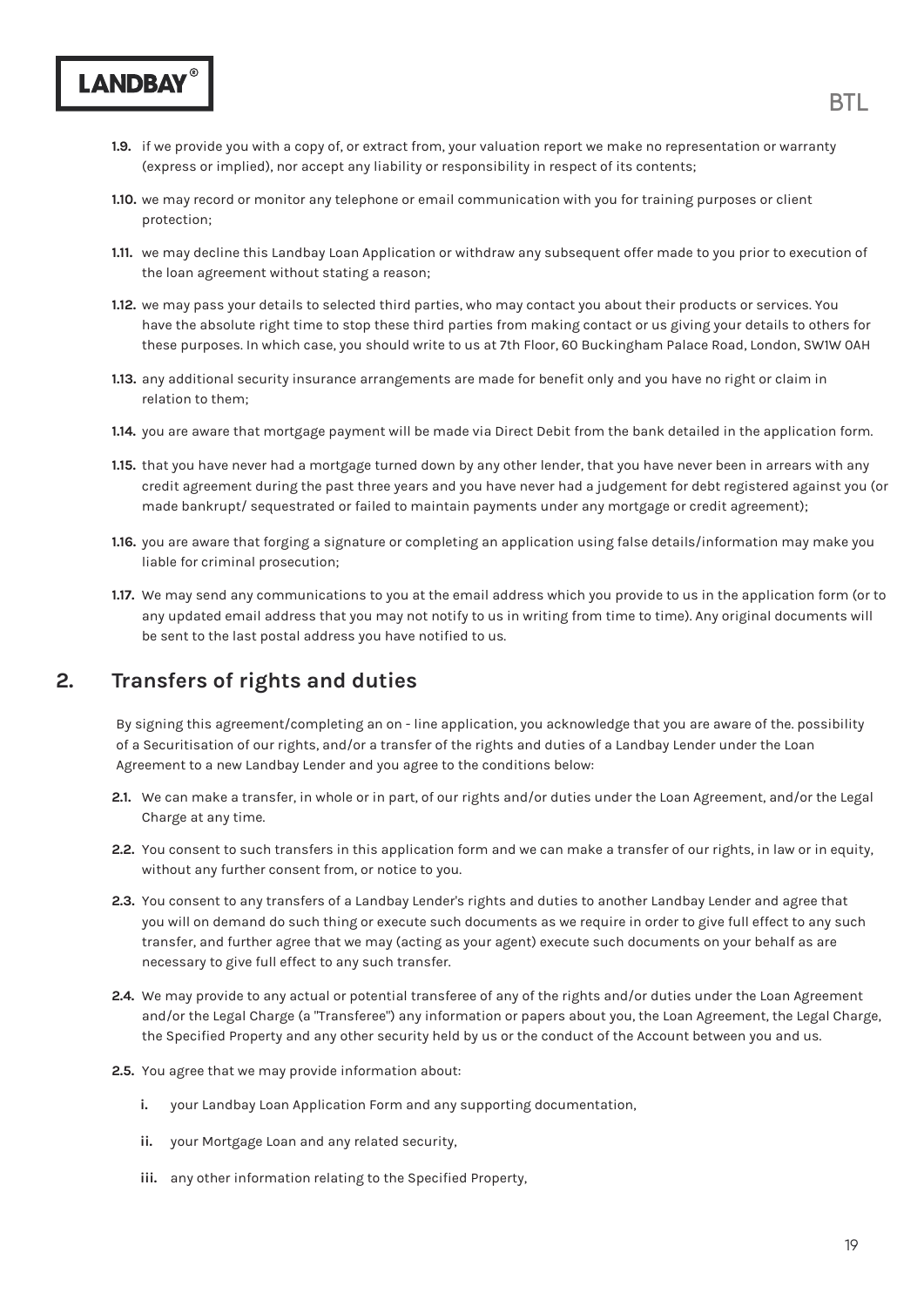- iv. the history and conduct of your Account,
- the results of any statistical, monitoring or quality analysis activity that we may carry out on your Account from time to time and **v.**
- vi. any other relevant information,
	- to any such person or organisation who does, or we believe wishes to, enter into any transfer, with us or **a.** who does or wishes to fund or otherwise be involved in any transfer;
	- to any purchaser or potential purchaser of our rights under the Loan and/or the Legal Charge or any **b.** person who does or wishes to fund or otherwise be involved in any such purchase; and
	- to us or any previous transferee. We may provide that information at any time on, prior to or after any **c.** actual or potential transfer under Clause 2.1, of this Clause 2.
	- You understand that we may provide such information to any such person or organisation including, but not limited to, credit reference agencies for the purpose of quality analysis. **d.**

### **3. Use of Information**

- In considering your Landbay Loan Application we will search your personal and where applicable, business record **3.1.** at one or more Credit Reference Agencies. They will add details of our search to your records and your Landbay Loan Application will be seen by other organisations that make searches. Information held about you by the Credit Reference Agencies may already be linked to records relating to one or more of your partners.
- **3.2.** By making a joint Landbay Loan Application, you confirm that you are entitled to:
	- disclose information about your joint applicant (note that for the purpose of limited company applications director/guarantors are considered applicants) and anyone referred to by you; and authorise us to search, link or record information at Credit Reference Agencies about you and anyone referred to by you. **i.**
- **3.3.** We may use a credit scoring system and we may use automated decisioning when assessing your Landbay Loan Application.
- If you are a director, we will seek confirmation from Credit Reference Agencies that the residential address that you **3.4.** provide corresponds to the address listed on the restricted register of directors' home addresses at Companies House. Information on the performance of any Landbay loan will be recorded against each director to the loan with Credit Reference Agencies.
- If you are in doubt as to whether any fact is material, you should provide full details separately to Landbay. If you give **3.5.** incorrect or misleading information, your Landbay Loan Application could be affected.
- We will also add to your personal and where applicable, business record with one or more of the Credit Reference **3.6.** Agencies details of your agreement with us, the payment you make under it, any default or failure to keep to its terms and any change of address you fail to tell us about where a payment is overdue. These records will be shared with other organisations and used by us and them to trace debtors, recover debt, and to manage your accounts or insurance policies.
- We and other organisations may check your details with Fraud Prevention Agencies and if you give us false or **3.7.** inaccurate information and fraud is identified, details will be passed to Fraud Prevention Agencies. You may also be liable to criminal prosecution.
- We, the Credit Reference Agencies and the Fraud Prevention Agencies will also use the records for statistical analysis **3.8.** about credit, insurance and fraud. We may also use information about you to carry out market research.
- **3.9.** We may, at our discretion make enquiries regarding immigration status to the Home Office, validation of information supplied within the application process to HM Revenue & Customs under the HMRC Verification Scheme, any past/present employer, accountant, lender or bank) in order to assess whether to accept your buy-to-let mortgage application, and also at periodic stages during the term of your mortgage;